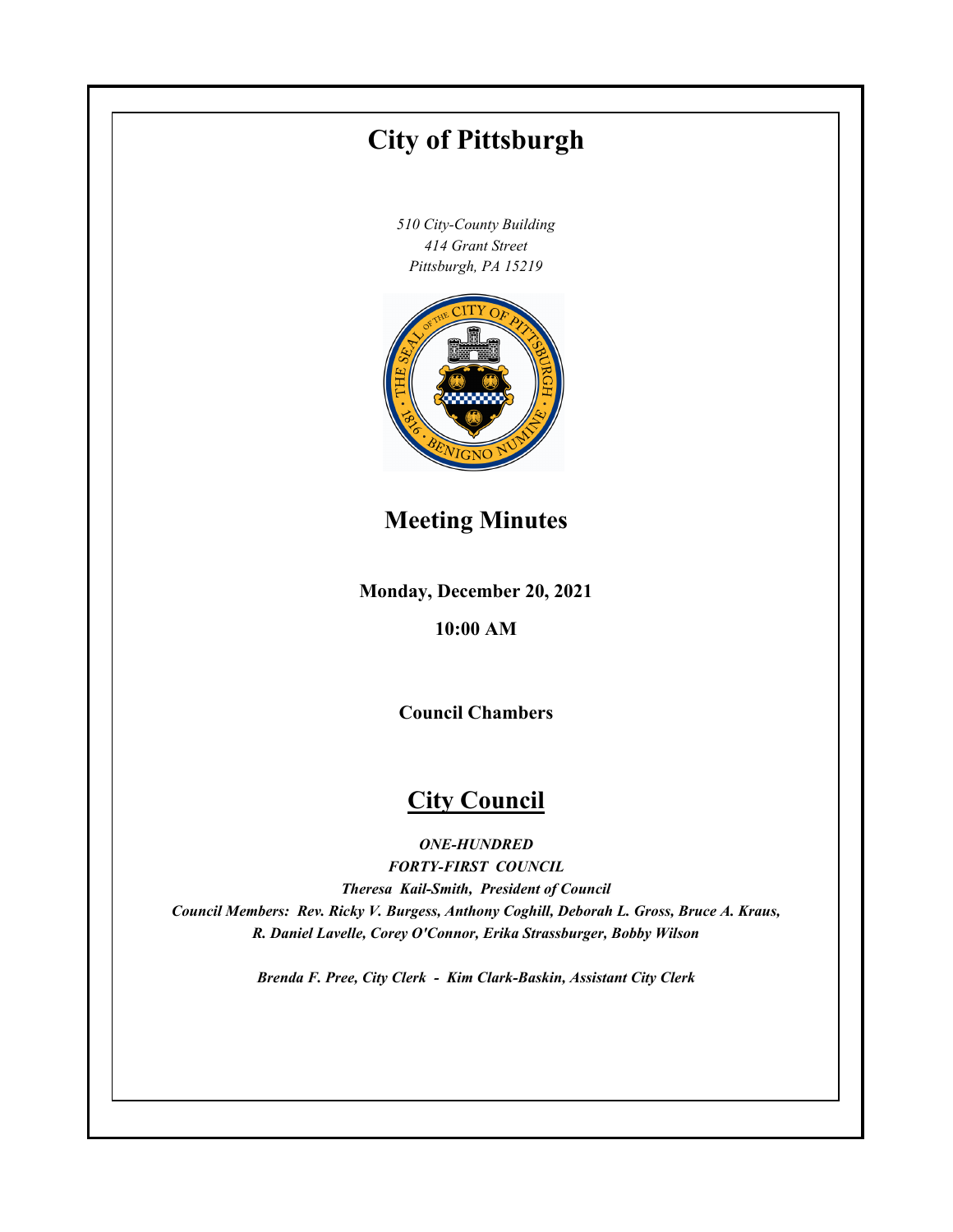## **ROLL CALL**

Present 9 - Council Member Burgess, Council Member Coghill, Council Member Gross, Council Member Kraus, Council Member Lavelle, Council Member O'Connor, Council Member Kail-Smith, Council Member Strassburger, and Council Member Wilson

## **PLEDGE OF ALLEGIANCE**

## **MOTION TO AMEND THE AGENDA**

## **PROCLAMATIONS**

[2021-2367](http://pittsburgh.legistar.com/gateway.aspx?m=l&id=/matter.aspx?key=27275) *NOW, THEREFORE BE IT RESOLVED*, that the Council of the City of Pittsburgh does hereby commend David Hughes for his community service and his bravery and quick thinking in order to save a life; and,

> **BE IT FURTHER RESOLVED, that the Council of the City of Pittsburgh does** hereby declare Tuesday, December 20, 2021 to be *"David Hughes Day"* in the City of Pittsburgh.

**SPONSOR /S:** COUNCIL MEMBER KAIL-SMITH

**A motion was made that this matter be Adopted. The motion carried.**

Enactment No: 881

[2021-2368](http://pittsburgh.legistar.com/gateway.aspx?m=l&id=/matter.aspx?key=27276) *NOW, THEREFORE BE IT RESOLVED* that the Council of the City of Pittsburgh does hereby commend **Thomas Tripp Kondrich** for his commitment to his community and congratulates him on achieving the rank of Eagle Scout; and,

> **BE IT FURTHER RESOLVED, that the Council of the City of Pittsburgh does** hereby declare Tuesday , January 11, 2021, to be *"THOMAS TRIPP KONDRICH DAY "* in the City of Pittsburgh. **SPONSOR /S:** COUNCIL MEMBER O'CONNOR AND ALL MEMBERS

**A motion was made that this matter be Adopted. The motion carried.**

Enactment No: 882

## **PUBLIC COMMENTS**

## **PRESENTATION OF PAPERS**

## **COUNCILMAN ANTHONY COGHILL PRESENTS:**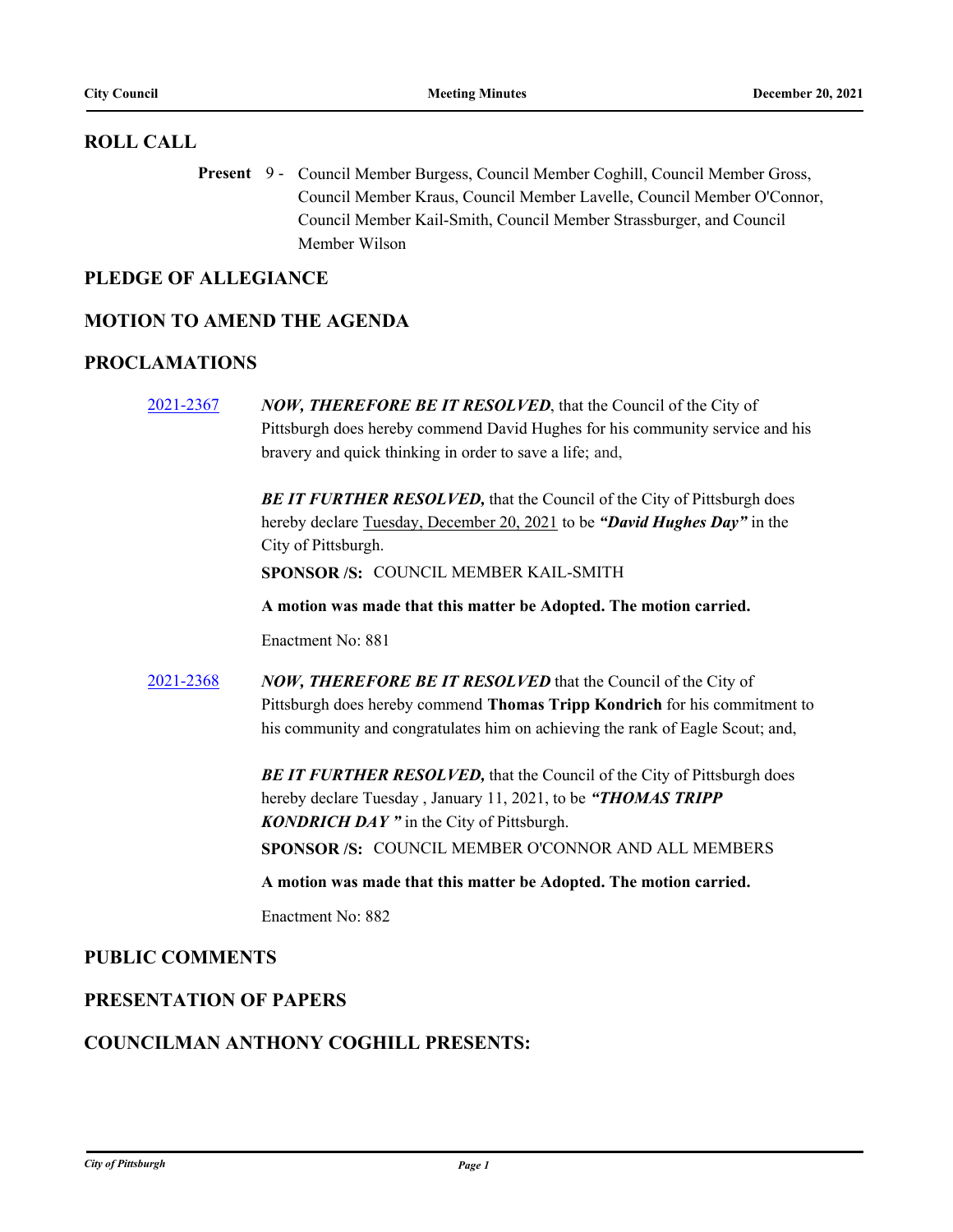| 2021-2357 | Resolution authorizing the Mayor and Director of the Department of Public Works, to   |
|-----------|---------------------------------------------------------------------------------------|
|           | execute relevant agreements to receive grant funding from the Urban Redevelopment     |
|           | Authority of Pittsburgh for Enright Park improvements, and further providing for an   |
|           | agreement or the use of existing agreements and expenditures, at a cost not to exceed |
|           | ONE MILLION (\$1,000,000.00) DOLLARS for this stated purpose.                         |

[2021-2357 Cover Letter-DOC004](http://pittsburgh.legistar.com/gateway.aspx?M=F&ID=66714af3-aede-4517-b384-e4b816e18685.PDF) *Attachments:*

[Summary 2021-2357](http://pittsburgh.legistar.com/gateway.aspx?M=F&ID=6a89c556-ab21-4858-b74c-adc66aec33fa.docx)

**A motion was made that this matter be Waived under Rule 8. The motion carried.**

**Read and referred to the Committee on Public Works**

## **COUNCILMAN BRUCE A. KRAUS PRESENTS:**

[2021-2358](http://pittsburgh.legistar.com/gateway.aspx?m=l&id=/matter.aspx?key=27266) Resolution further amending and supplementing Resolution No. 855 of 2011, entitled "adopting and approving the 2012 Capital Budget" by transferring \$1,500 to Hilltop Alliance, within District 3 Neighborhood Needs.

**SPONSOR /S:** COUNCIL MEMBER KRAUS

#### *Attachments:* [2021-2358 SUMMARY](http://pittsburgh.legistar.com/gateway.aspx?M=F&ID=26a3eb2f-5e09-4b5d-a9b0-a351a5c35267.docx)

**A motion was made that this matter be Waived under Rule 8. The motion carried.**

**Read and referred to the Committee on Finance and Law**

[2021-2359](http://pittsburgh.legistar.com/gateway.aspx?m=l&id=/matter.aspx?key=27267) Resolution further amending Res. No. 93 effective March 6, 2012 entitled "Providing for an Agreement or Agreements, or use of existing Agreements and/or a Contract or Contracts, or use of existing Contracts, and for the purchase of materials, supplies, equipment, and/or services for various projects in connection with the City Council Neighborhood Needs Program in Council District 3; and providing for the payment of the costs thereof", by transferring \$1,500 to the Hilltop Alliance. Total cost of all District 3 Neighborhood Needs projects is not to exceed \$51,943.77.

**SPONSOR /S:** COUNCIL MEMBER KRAUS

*Attachments:* [2021-2359 SUMMARY](http://pittsburgh.legistar.com/gateway.aspx?M=F&ID=1b277b74-7ceb-4c67-b3ec-9efea5866188.docx)

**A motion was made that this matter be Waived under Rule 8. The motion carried.**

**Read and referred to the Committee on Finance and Law**

## **COUNCILMAN R. DANIEL LAVELLE PRESENTS:**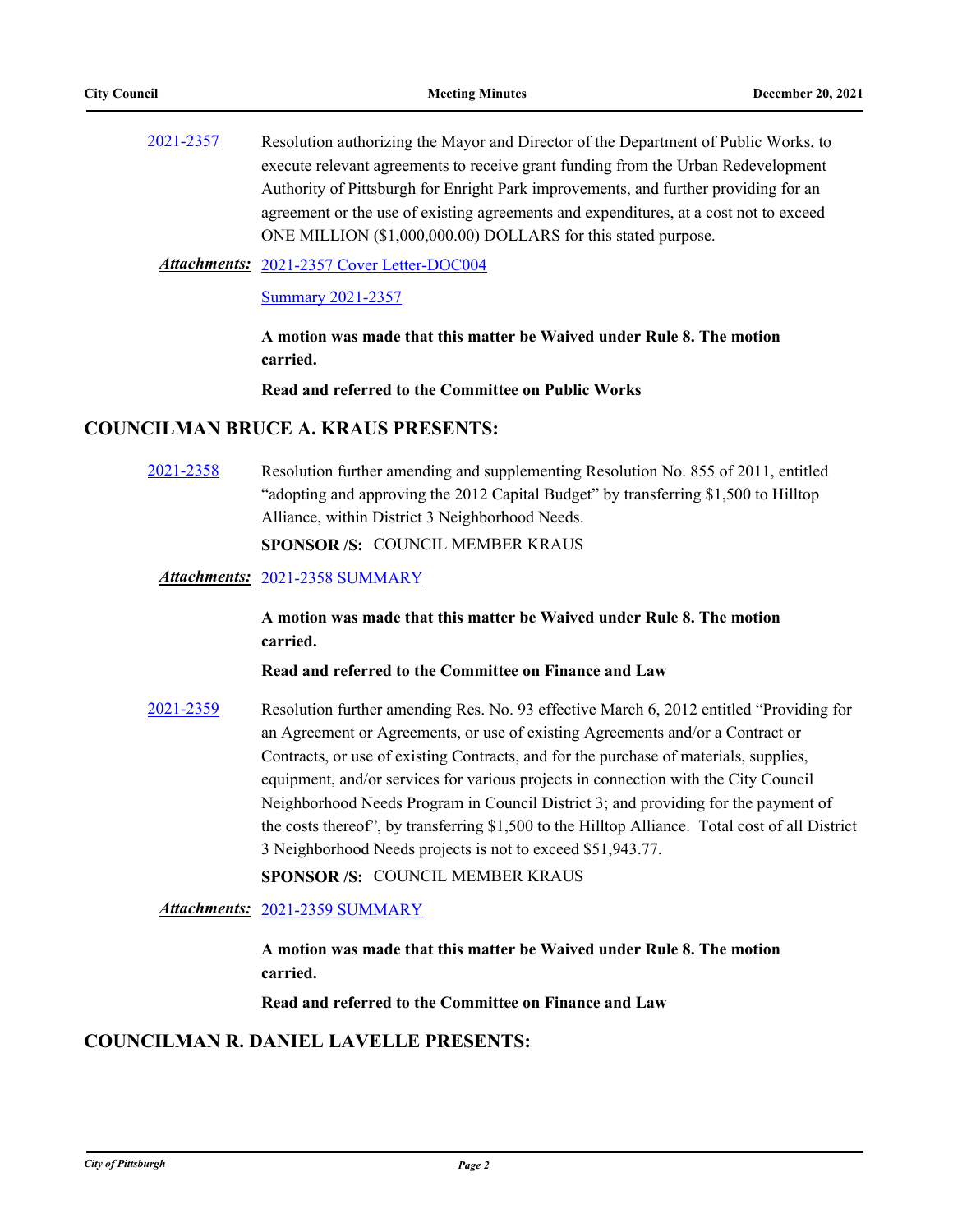[2021-2360](http://pittsburgh.legistar.com/gateway.aspx?m=l&id=/matter.aspx?key=27268) Resolution authorizing the Mayor and the Department of Law and/or the Director of the Department of Finance, on behalf of the City of Pittsburgh, in full and final settlement related to litigation at GD 19-007012 in the Court of Common Pleas of Allegheny County, Pennsylvania, to accept Three Hundred and Twenty-five Thousand Dollars and 00/100 (\$325,000.00); to issue a warrant in favor of Beth Ann Butler and Charles Butler, her husband, and their attorneys Elliott & Davis, PC, totaling Five Thousand Dollars and 00/100 (\$5,000.00) for the purchase of certain property and further authorizing the execution of a deed and other documents as needed to complete said property purchase.

Attachments: [2021-2360 Cover Letter-Revised letter - waiver of rule 8](http://pittsburgh.legistar.com/gateway.aspx?M=F&ID=91b24d61-82b8-4bfd-924d-3ed065ef296b.docx)

[Summary 2021-2360](http://pittsburgh.legistar.com/gateway.aspx?M=F&ID=42d0eebf-a5e8-4158-91a1-52f5b745d96e.docx)

**A motion was made that this matter be Waived under Rule 8. The motion carried.**

**Read and referred to the Committee on Finance and Law**

## **COUNCILMAN BOBBY WILSON PRESENTS:**

[2021-2361](http://pittsburgh.legistar.com/gateway.aspx?m=l&id=/matter.aspx?key=27269) Resolution further amending Resolution No. 816 of 2015, effective December 18, 2015, as amended, entitled "Resolution adopting and approving the 2016 Capital Budget and the 2016 Community Development Block Grant Program, and the 2016 through 2021 Capital Improvement Program" by reducing ALLEGHENY WEST by \$7,530, reducing CAMERON WELCH YOUTH BASEBALL by \$2,970, increasing COMMUNITY ALLIANCE OF SPRING GARDEN/EAST DEUSTCHTOWN by \$10,500, and authorizing a subsequent Agreement or Agreements.

Attachments: 2021-2361 Cover Letter-Signed Public Service Grant PY16 D1 Legislation Letter 12.17.21 [Summary 2021-2361](http://pittsburgh.legistar.com/gateway.aspx?M=F&ID=5d9bbe09-a9e5-45a3-8088-02dd3ca2afb7.docx)

> **A motion was made that this matter be Waived under Rule 8. The motion carried.**

**Read and referred to the Committee on Land Use and Economic Development**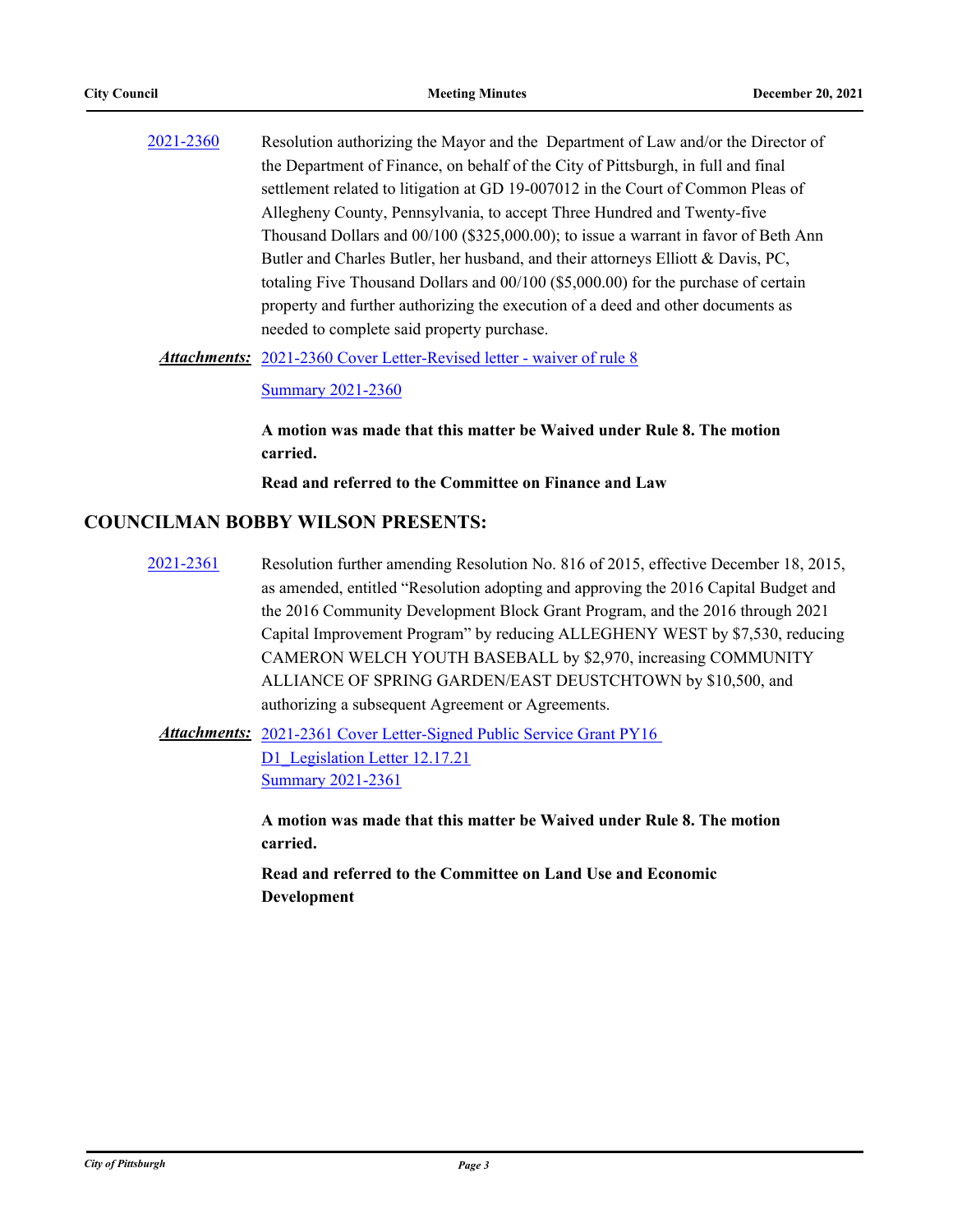| 2021-2362 | Resolution further amending Resolution No. 772 of 2016, effective January 1, 2017, as<br>amended, entitled "Resolution adopting and approving the 2017 Capital Budget and the<br>2017 Community Development Block Grant Program; approving the 2017 through 2022<br>Capital Improvement Program" by reducing ALLEGHENY WEST by \$6,000, reducing<br>BRIGHTON HEIGHTS SENIOR CENTER by \$2,500, increasing COMMUNITY<br>ALLIANCE OF SPRING GARDEN/EAST DEUSTCHTOWN by \$8,500, and<br>authorizing a subsequent Agreement or Agreements. |
|-----------|----------------------------------------------------------------------------------------------------------------------------------------------------------------------------------------------------------------------------------------------------------------------------------------------------------------------------------------------------------------------------------------------------------------------------------------------------------------------------------------------------------------------------------------|
|           | Attachments: 2021-2362 Cover Letter-Public Service Grant PY17<br>D1 Legislation Letter 12.14.21<br><b>Summary 2021-2362</b>                                                                                                                                                                                                                                                                                                                                                                                                            |
|           | A motion was made that this matter be Waived under Rule 8. The motion<br>carried.<br>Read and referred to the Committee on Land Use and Economic                                                                                                                                                                                                                                                                                                                                                                                       |
|           | Development                                                                                                                                                                                                                                                                                                                                                                                                                                                                                                                            |
| 2021-2363 | Resolution further amending Resolution No. 797, effective December 28, 2017, as<br>amended, entitled "Resolution adopting and approving the 2018 Capital Budget and the<br>2018 Community Development Block Grant Program, and the 2018 through 2023<br>Capital Improvement Program" by reducing ST. AMBROSE MANOR by \$6,000,<br>reducing DISTRICT 1 DPW PROJECTS by \$12,270, increasing COMMUNITY<br>ALLIANCE OF SPRING GARDEN/EAST DEUSTCHTOWN by \$18,270, and<br>authorizing a subsequent Agreement or Agreements.               |
|           | <b>Attachments:</b> 2021-2363 Cover Letter-Signed Updated Public Service Grant<br>PY18 D1 Legislation Letter 12.17.21<br><b>Summary 2021-2363</b>                                                                                                                                                                                                                                                                                                                                                                                      |
|           | A motion was made that this matter be Waived under Rule 8. The motion<br>carried.                                                                                                                                                                                                                                                                                                                                                                                                                                                      |
|           | Read and referred to the Committee on Land Use and Economic<br>Development                                                                                                                                                                                                                                                                                                                                                                                                                                                             |
|           |                                                                                                                                                                                                                                                                                                                                                                                                                                                                                                                                        |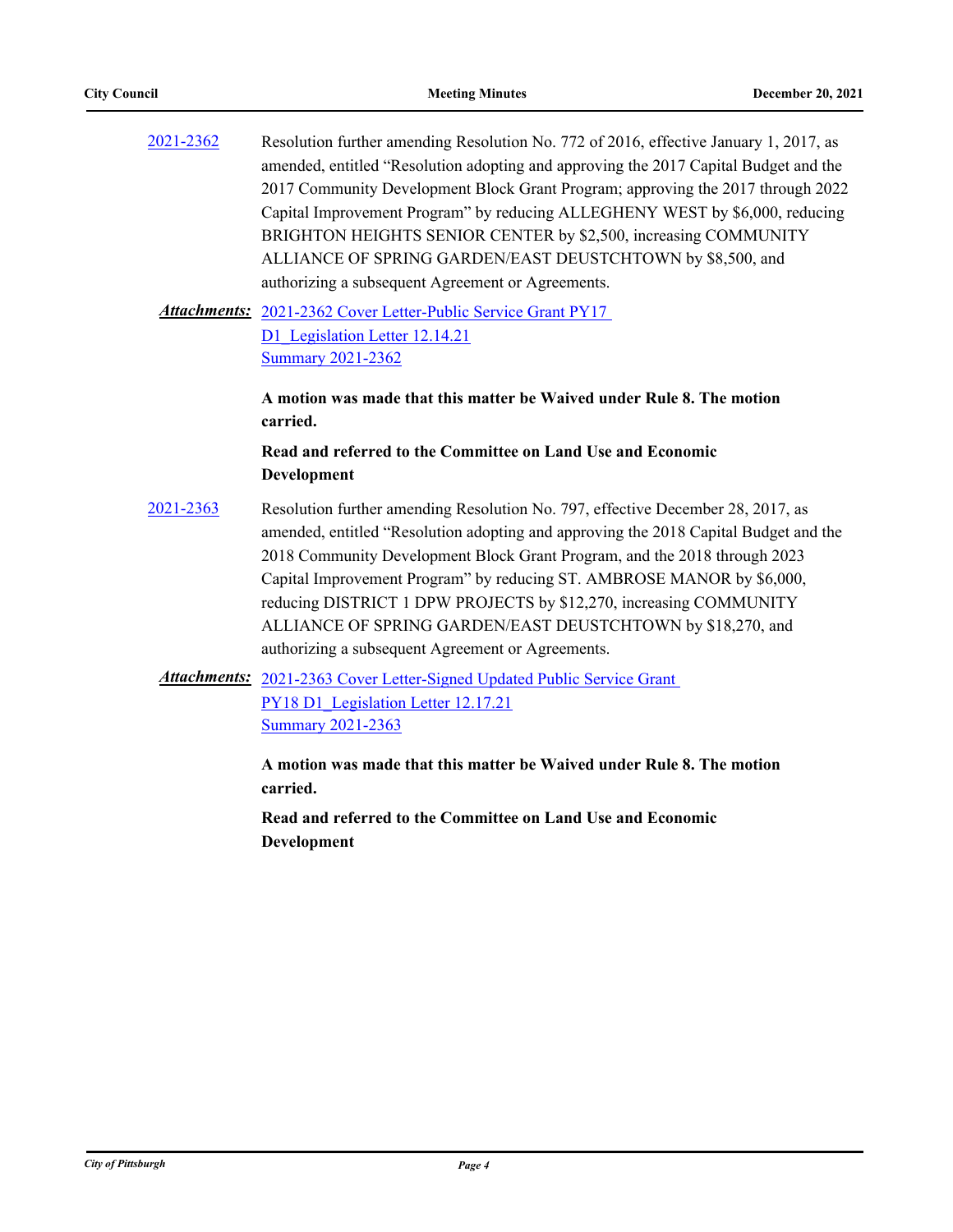| 2021-2364 | Resolution further amending Resolution No. 863 of 2018, effective January 1, 2019, as |
|-----------|---------------------------------------------------------------------------------------|
|           | amended, entitled "Resolution adopting and approving the 2019 Capital Budget and the  |
|           | 2019 Community Development Block Grant Program, and the 2019 through 2024             |
|           | Capital Improvement Program" by reducing HISTORIC DEUTSCHTOWN                         |
|           | DEVELOPMENT CORP by \$5,000.00, increasing COMMUNITY ALLIANCE OF                      |
|           | SPRING GARDEN/EAST DEUSTCHTOWN by \$5,000, and authorizing a subsequent               |
|           | Agreement or Agreements.                                                              |
|           |                                                                                       |

Attachments: 2021-2364 Cover Letter-Public Service Grant PY19 D1 Legislation Letter 12.14.21 WF [Summary 2021-2364](http://pittsburgh.legistar.com/gateway.aspx?M=F&ID=4c4d2808-b2c4-449a-81e3-d56bf5c77611.docx)

> **A motion was made that this matter be Waived under Rule 8. The motion carried.**

**Read and referred to the Committee on Land Use and Economic Development**

## **COUNCILWOMAN THERESA KAIL-SMITH PRESENTS:**

[2021-2365](http://pittsburgh.legistar.com/gateway.aspx?m=l&id=/matter.aspx?key=27273) Resolution further amending Resolution 549 of 2012, entitled "providing for an agreement/s, or use of existing agreements and/or a contract/s, or use of existing contracts, and for the purchase of materials, supplies, equipment, and/or services for City Council Neighborhood Needs Program and providing for the payment of the costs thereof" by transferring \$2,700 within District 1 Neighborhood Needs, for a District 2 project.

**SPONSOR /S:** COUNCIL MEMBER KAIL-SMITH

*Attachments:* [2021-2365 SUMMARY](http://pittsburgh.legistar.com/gateway.aspx?M=F&ID=8c69f1e7-ab86-4992-954c-e2689d5f9a68.docx)

**A motion was made that this matter be Waived under Rule 8. The motion carried.**

**Read and referred to the Committee on Finance and Law**

[2021-2366](http://pittsburgh.legistar.com/gateway.aspx?m=l&id=/matter.aspx?key=27274) Resolution further amending and supplementing Resolution No. 855 of 2011, entitled "adopting and approving the 2012 Capital Budget" by transferring a total of \$2,700 within District 1 Neighborhood Needs, for a District 2 project.

**SPONSOR /S:** COUNCIL MEMBER KAIL-SMITH

*Attachments:* [2021-2366 SUMMARY](http://pittsburgh.legistar.com/gateway.aspx?M=F&ID=96fdee35-0f2f-4ddd-b582-4d55725be309.docx)

**A motion was made that this matter be Waived under Rule 8. The motion carried.**

**Read and referred to the Committee on Finance and Law**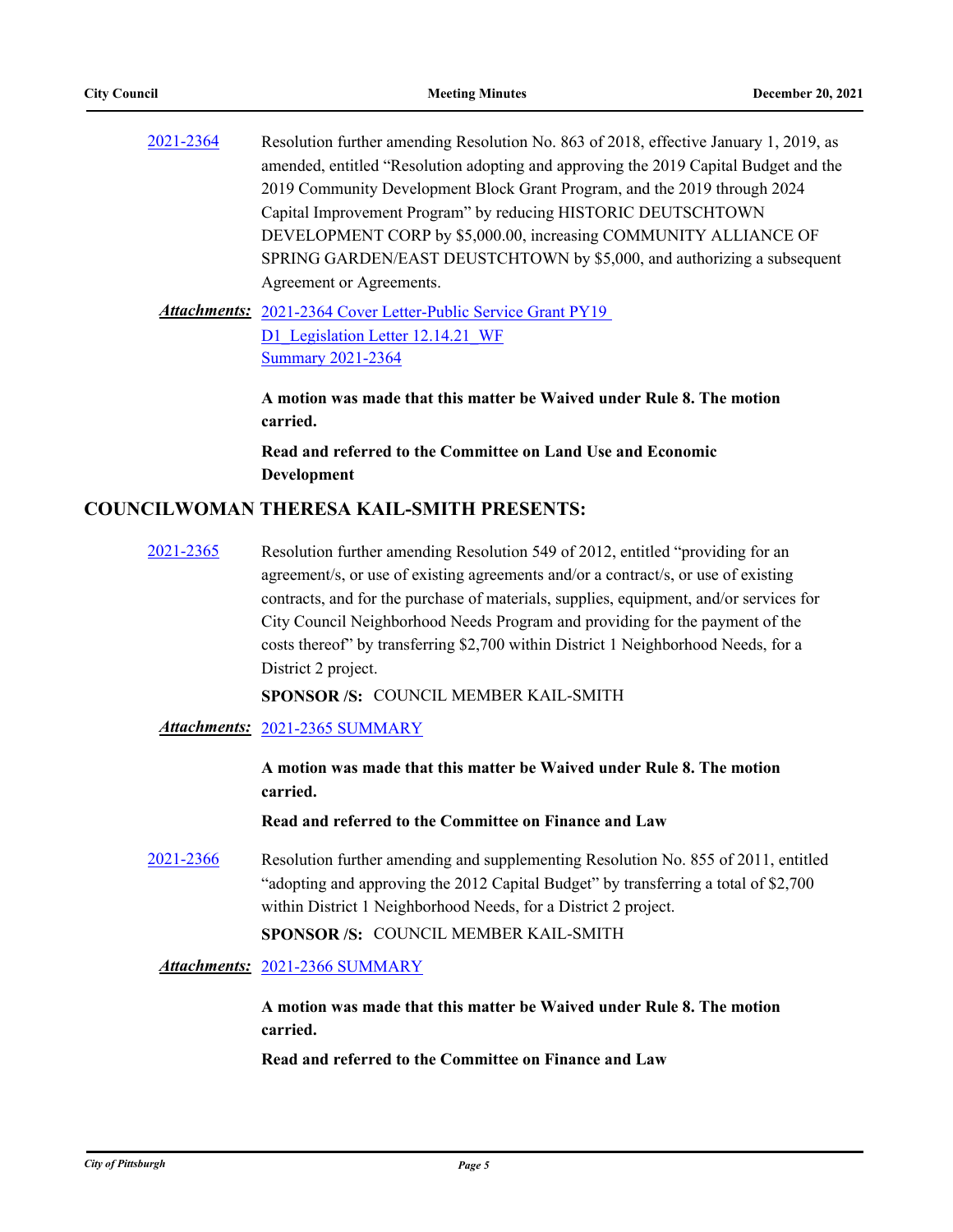## **UNFINISHED BUSINESS**

## **REPORTS OF COMMITTEE - FINAL ACTION**

# **COUNCILMAN R. DANIEL LAVELLE PRESENTS COMMITTEE ON FINANCE AND LAW**

[2021-2351](http://pittsburgh.legistar.com/gateway.aspx?m=l&id=/matter.aspx?key=27255) Report of the Committee on Finance and Law for December 15, 2021 with an Affirmative Recommendation.

> **A motion was made that this matter be Read, Received and Filed. The motion carried.**

[2021-1846](http://pittsburgh.legistar.com/gateway.aspx?m=l&id=/matter.aspx?key=26716) Ordinance amending and supplementing the City Code to require the confirmation of City Council for Deputy Directors and/or Chiefs, Assistant Directors and/or Chiefs, and other enumerated positions in the City Code.

**SPONSOR /S:** COUNCIL MEMBER BURGESS

#### Attachments: [Mayor Peduto Letter \(Bill 2021-1846\)](http://pittsburgh.legistar.com/gateway.aspx?M=F&ID=8bbc2d97-8d76-498a-8af8-2531d9ade7b6.pdf)

[Summary 2021-1846](http://pittsburgh.legistar.com/gateway.aspx?M=F&ID=3ef5602a-f1a4-4c86-92a1-31cf930a2fd0.docx)

**A motion was made that this matter be AMENDED BY SUBSTITUTE. The motion carried.**

## **A motion was made that this matter be Passed Finally, As Amended. The motion carried by the following vote:**

- Aye: 8 Council Member Burgess, Council Member Coghill, Council Member Gross, Council Member Kraus, Council Member Lavelle, Council Member Kail-Smith, Council Member Strassburger, and Council Member Wilson
- **No:** 1 Council Member O'Connor

### **Abstain:** 0

[2021-2147](http://pittsburgh.legistar.com/gateway.aspx?m=l&id=/matter.aspx?key=27040) Ordinance supplementing the Pittsburgh Code, Title One: Administrative, Article III: Organization by adding a new Chapter 141: Offices Generally to establish the Office of Immigrant and Refugee Affairs.

### Attachments: [2021-2147 Cover Letter-OIRA Mayor Letter](http://pittsburgh.legistar.com/gateway.aspx?M=F&ID=25888c74-bcc4-442a-b257-315209996545.docx)

[Summary 2021-2147](http://pittsburgh.legistar.com/gateway.aspx?M=F&ID=36b84069-458f-4419-a0ec-a183bcc13b42.docx)

## **A motion was made that this matter be Passed Finally. The motion carried by the following vote:**

Aye: 9 - Council Member Burgess, Council Member Coghill, Council Member Gross, Council Member Kraus, Council Member Lavelle, Council Member O'Connor, Council Member Kail-Smith, Council Member Strassburger, and Council Member Wilson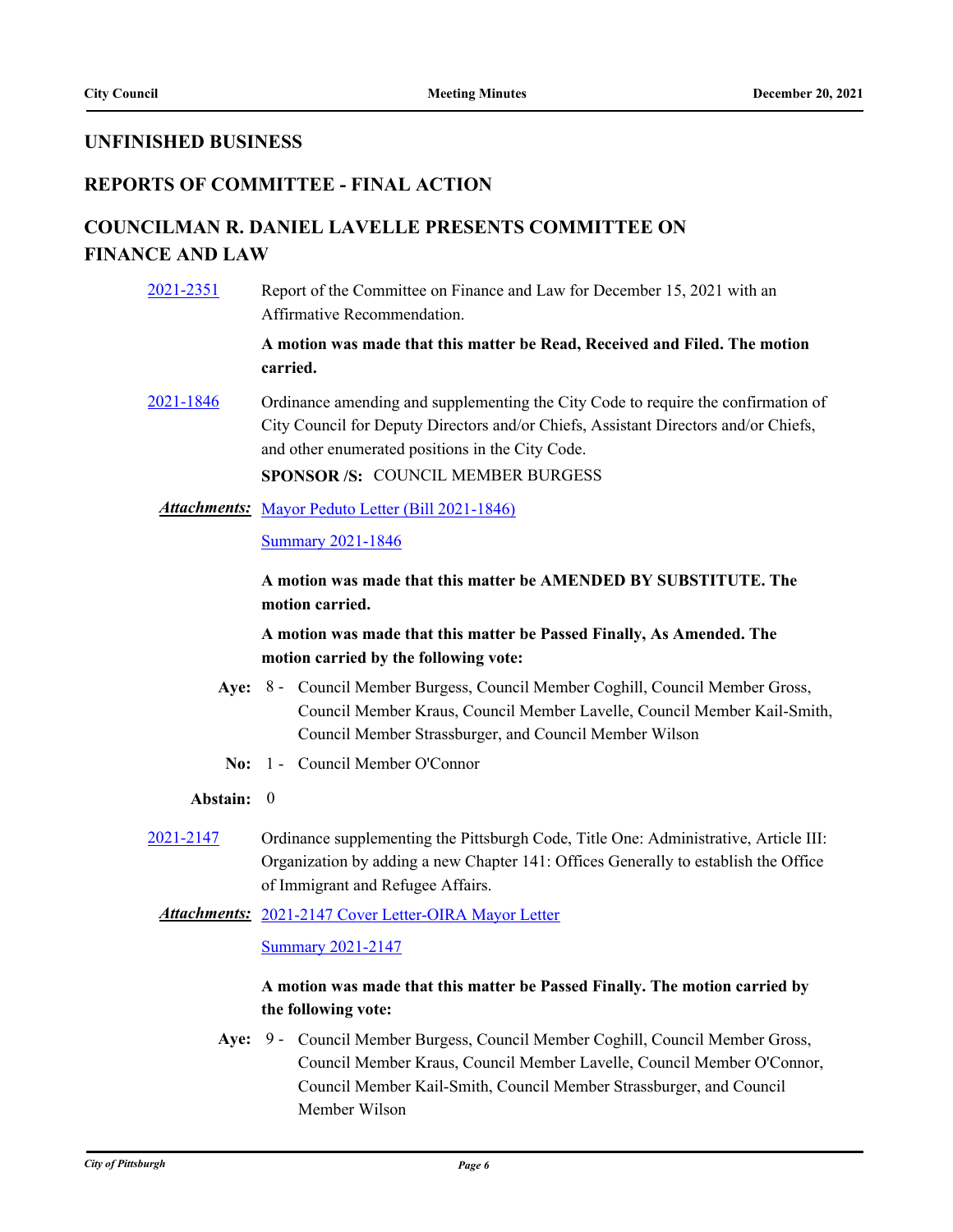| L |  |
|---|--|
|   |  |

**Abstain:** 0

[2021-2152](http://pittsburgh.legistar.com/gateway.aspx?m=l&id=/matter.aspx?key=27045) Resolution making appropriations to pay the expenses of conducting the public business of the City of Pittsburgh and for meeting the debt charges thereof for the Fiscal Year, beginning January 1, 2022 *(Public Hearing held 12/13/21)* **SPONSOR /S:** COUNCIL MEMBER LAVELLE

Attachments: [Summary 2021-2152 -2022 budget appropriations](http://pittsburgh.legistar.com/gateway.aspx?M=F&ID=91f622b6-c393-4a5f-ae82-7fadbc0a542d.docx)

[2021-2152 November proposed 2022 Operating Budget](http://pittsburgh.legistar.com/gateway.aspx?M=F&ID=2e0b515e-2a85-486f-8256-0a50a91e2b10.pdf)

#### **A motion was made that this matter be AMENDED. The motion carried.**

## **A motion was made that this matter be Passed Finally, As Amended. The motion carried by the following vote:**

- Aye: 9 Council Member Burgess, Council Member Coghill, Council Member Gross, Council Member Kraus, Council Member Lavelle, Council Member O'Connor, Council Member Kail-Smith, Council Member Strassburger, and Council Member Wilson
- **No:** 0
- **Abstain:** 0
- [2021-2153](http://pittsburgh.legistar.com/gateway.aspx?m=l&id=/matter.aspx?key=27046) Resolution fixing the number of officers and employees of the City of Pittsburgh for the 2022 fiscal year, and the rate of compensation thereof, and setting maximum levels for designated positions.

*(Public Hearing held 12/13/21)*

**SPONSOR /S:** COUNCIL MEMBER LAVELLE

Attachments: Summary 2021-2153-2022 budget positions

[2021-2153 November proposed 2022 Operating Budget \(1\)](http://pittsburgh.legistar.com/gateway.aspx?M=F&ID=697f332a-041b-4888-b2fc-fe71c6e4b64b.pdf)

#### **A motion was made that this matter be AMENDED. The motion carried.**

- Aye: 9 Council Member Burgess, Council Member Coghill, Council Member Gross, Council Member Kraus, Council Member Lavelle, Council Member O'Connor, Council Member Kail-Smith, Council Member Strassburger, and Council Member Wilson
- **No:** 0
- **Abstain:** 0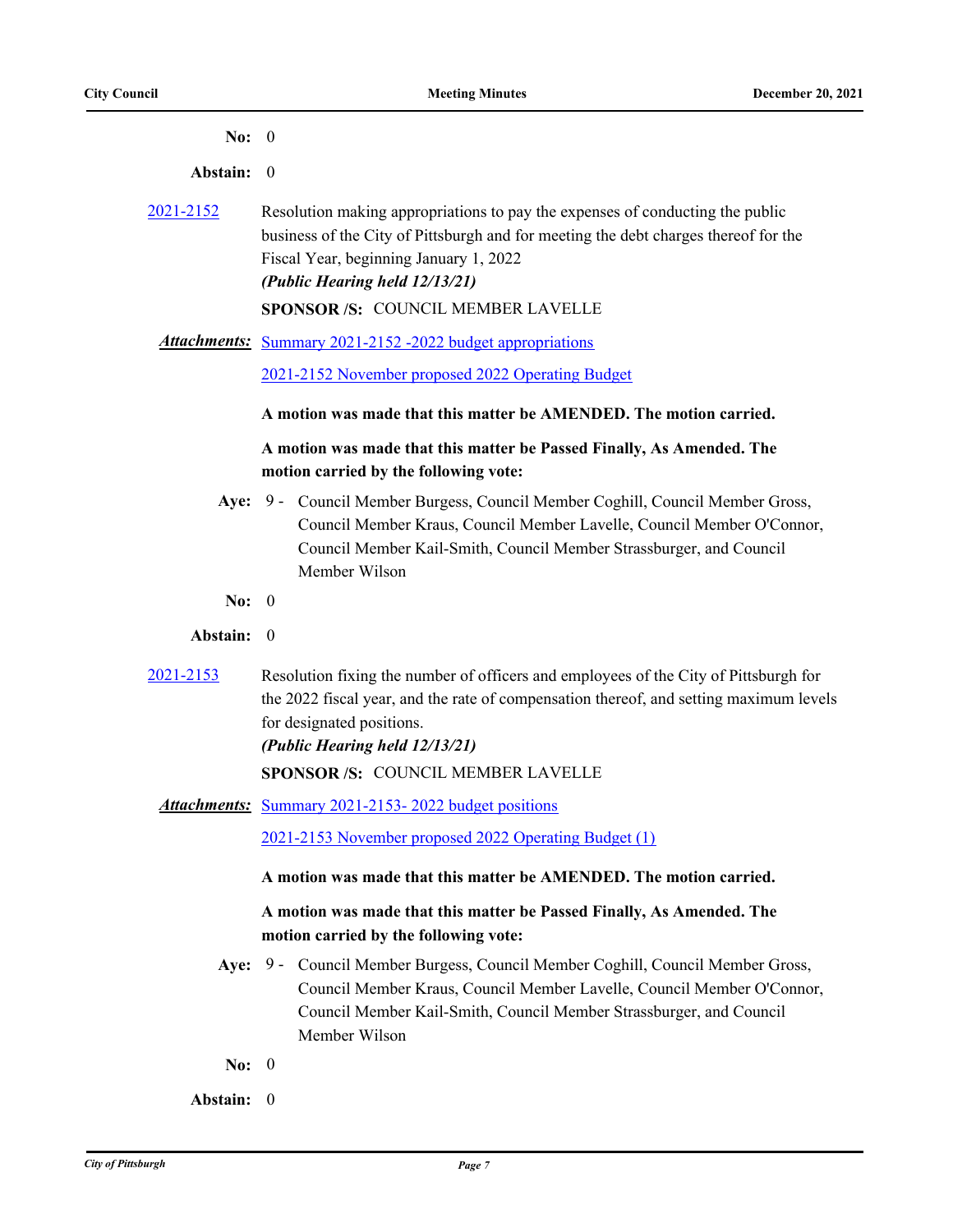| 2021-2154 | Resolution adopting and approving the 2022 Capital Budget and the 2022       |
|-----------|------------------------------------------------------------------------------|
|           | Community Development Block Grant Program, and the 2022 through 2027 Capital |
|           | <b>Improvement Program</b>                                                   |
|           | (Public Hearing held 12/13/21)                                               |
|           | <b>SPONSOR/S: COUNCIL MEMBER LAVELLE</b>                                     |

Attachments: [Summary 2021-2154 -2022 budget capital & CDBG](http://pittsburgh.legistar.com/gateway.aspx?M=F&ID=3ee19e8b-9a34-4dcb-9301-fe01560f2e6b.docx)

[2021-2154 November proposed 2022 Capital\\_Budget](http://pittsburgh.legistar.com/gateway.aspx?M=F&ID=39dc335b-9f69-4bb7-bceb-ef96d394320c.pdf)

## **A motion was made that this matter be Passed Finally. The motion carried by the following vote:**

- Aye: 9 Council Member Burgess, Council Member Coghill, Council Member Gross, Council Member Kraus, Council Member Lavelle, Council Member O'Connor, Council Member Kail-Smith, Council Member Strassburger, and Council Member Wilson
- **No:** 0
- **Abstain:** 0
- [2021-2155](http://pittsburgh.legistar.com/gateway.aspx?m=l&id=/matter.aspx?key=27048) Resolution authorizing appropriations and salaries of the Stop the Violence Fund for the 2022 Fiscal Year, beginning January 1, 2022.

**SPONSOR /S:** COUNCIL MEMBER LAVELLE

*Attachments:* [Summary 2021-2155 -2022 Stop the Violence TF](http://pittsburgh.legistar.com/gateway.aspx?M=F&ID=6adecb25-a859-4ca2-851a-529f33e6e1a5.docx)

## **A motion was made that this matter be Passed Finally. The motion carried by the following vote:**

- Aye: 9 Council Member Burgess, Council Member Coghill, Council Member Gross, Council Member Kraus, Council Member Lavelle, Council Member O'Connor, Council Member Kail-Smith, Council Member Strassburger, and Council Member Wilson
- **No:** 0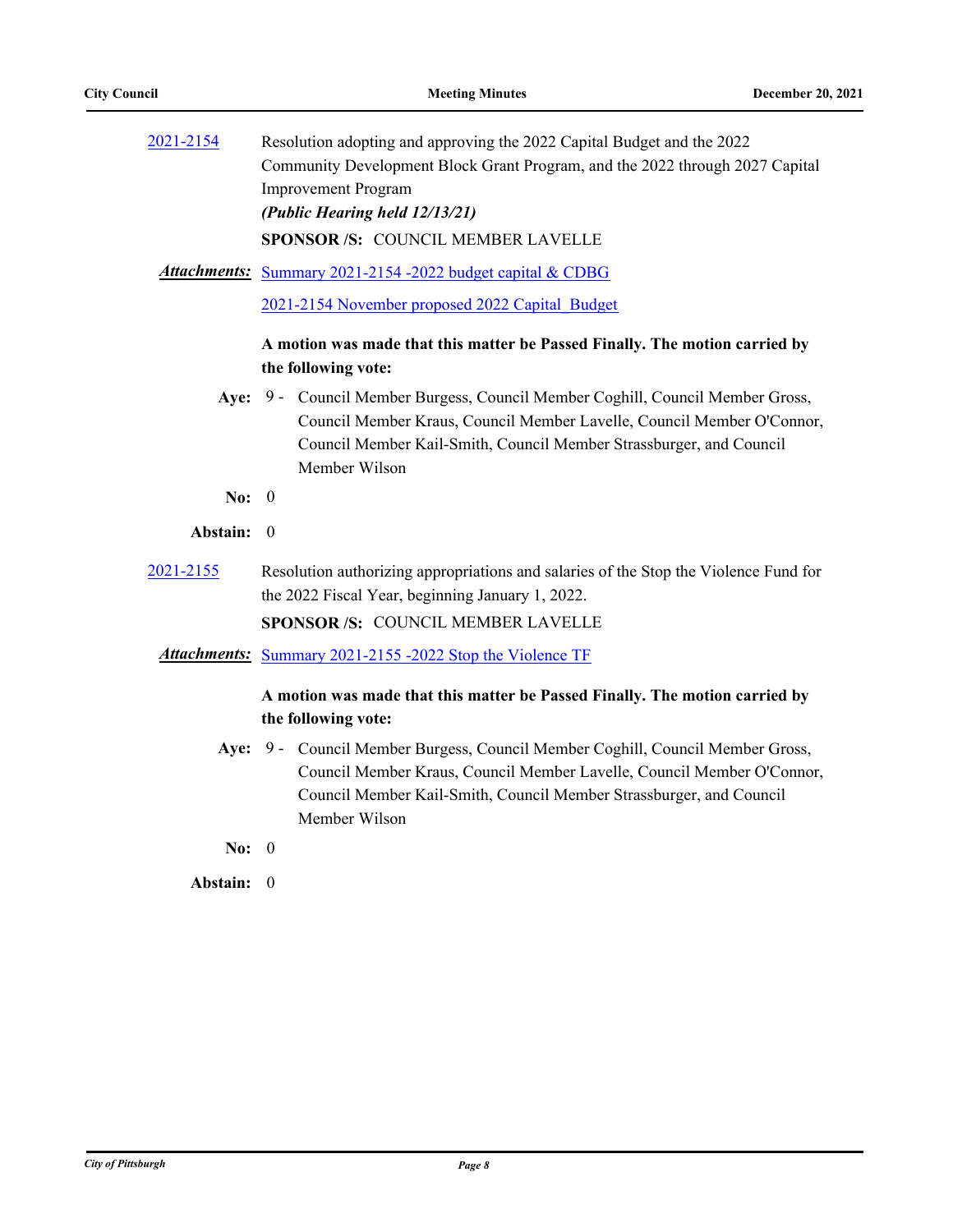| 2021-2168 | Resolution authorizing the fee schedule for 2022 pursuant to Chapter 170 of the City |
|-----------|--------------------------------------------------------------------------------------|
|           | Code.                                                                                |
|           | (Public Hearing held 12/13/21)                                                       |
|           | <b>Attachments:</b> 2021-2168 - Letter Fee Book 2022                                 |
|           | 2021-2168 -2022 FEE SCHEDULE - CITY PLANNING                                         |
|           | 2021-2168 -2022 FEE SCHEDULE - DOMI VERSION 2                                        |
|           | 2021-2168 -2022 FEE SCHEDULE - DOMI                                                  |
|           | 2021-2168 -2022 FEE SCHEDULE - DPW                                                   |
|           | 2021-2168 -2022 FEE SCHEDULE - EMS                                                   |
|           | 2021-2168 -2022 FEE SCHEDULE - FIRE                                                  |
|           | 2021-2168 -2022 FEE SCHEDULE - OTHER                                                 |
|           | 2021-2168 -2022 FEE SCHEDULE - PARKS                                                 |
|           | 2021-2168 -2022 FEE SCHEDULE - PLI VERSION 3                                         |
|           | 2021-2168 -2022 FEE SCHEDULE - PLI VERSION 2                                         |
|           | 2021-2168 -2022 FEE SCHEDULE - PLI                                                   |
|           | 2021-2168 -2022 FEE SCHEDULE - POLICE                                                |
|           | 2021-2168-2022 FEE SCHEDULE - SPECIAL EVENTS                                         |
|           | <b>Summary 2021-2168</b>                                                             |

## **A motion was made that this matter be Passed Finally. The motion carried by the following vote:**

- Aye: 8 Council Member Burgess, Council Member Coghill, Council Member Gross, Council Member Kraus, Council Member Lavelle, Council Member O'Connor, Council Member Strassburger, and Council Member Wilson
- **No:** 1 Council Member Kail-Smith

#### **Abstain:** 0

[2021-2169](http://pittsburgh.legistar.com/gateway.aspx?m=l&id=/matter.aspx?key=27062) Ordinance amending the Pittsburgh Code at Title Two: Fiscal, Article IX: Property Taxes, Chapter 263: Real Property Tax and Exemption, by fixing the rate of real estate taxation for 2022. *(Public Hearing held 12/13/21)*

*Attachments:* [Summary 2021-2169](http://pittsburgh.legistar.com/gateway.aspx?M=F&ID=60544df4-74e5-4745-b90a-c3fb55fb50b0.docx)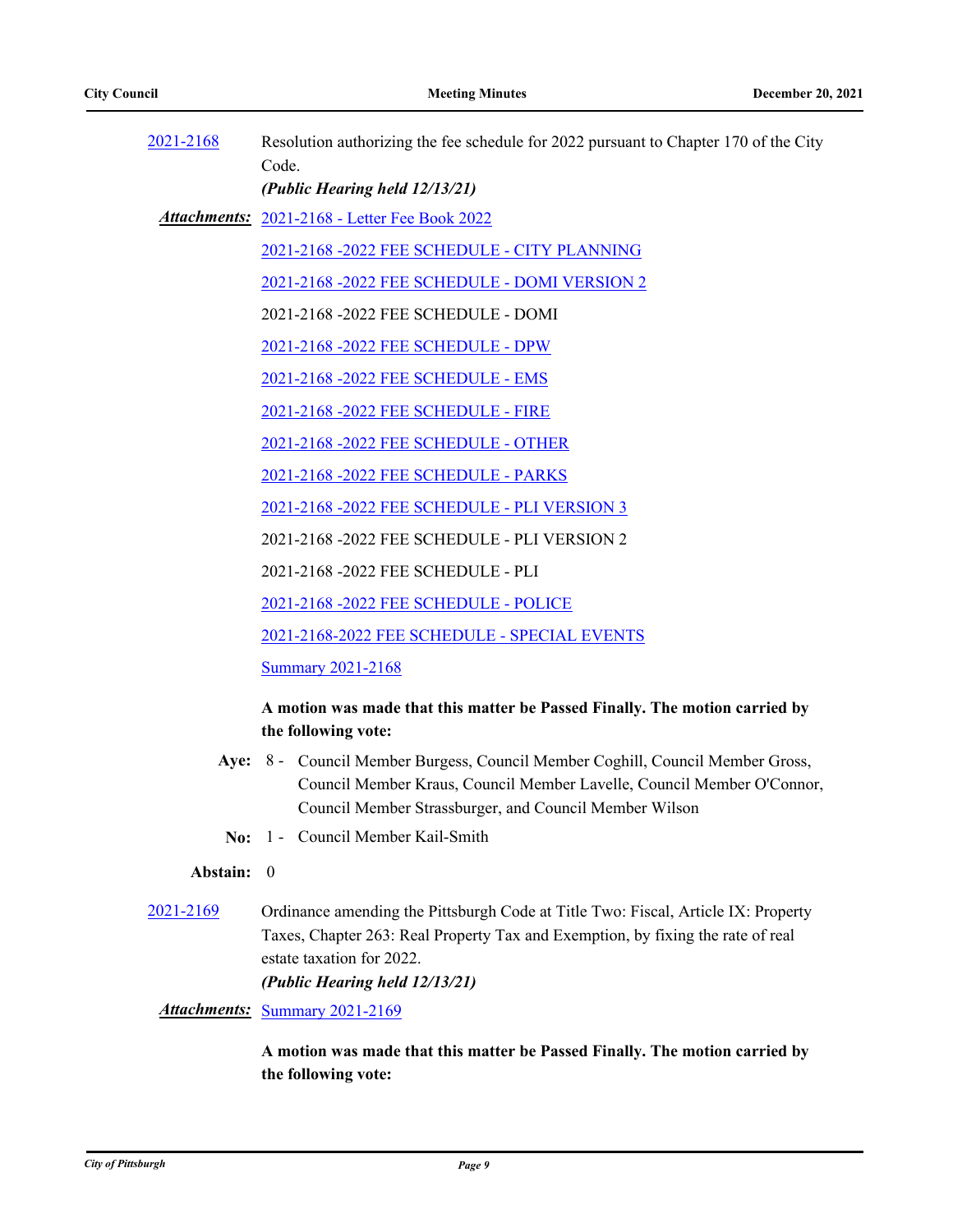- Aye: 9 Council Member Burgess, Council Member Coghill, Council Member Gross, Council Member Kraus, Council Member Lavelle, Council Member O'Connor, Council Member Kail-Smith, Council Member Strassburger, and Council Member Wilson
- **No:** 0

#### **Abstain:** 0

[2021-2170](http://pittsburgh.legistar.com/gateway.aspx?m=l&id=/matter.aspx?key=27063) Ordinance amending the Pittsburgh Code at Title Two: Fiscal, Article IX: Property Taxes, Chapter 263: Real Property Tax and Exemptions, Section 263.02: Payment Options, Discount and Delinquency Penalty, so as to set the payment, discount, and delinquent dates for the 2022 fiscal year.

## *(Public Hearing held 12/13/21)*

#### [2021-2170 - Letter 263 Real Estate Due Dates 2022](http://pittsburgh.legistar.com/gateway.aspx?M=F&ID=bd87e917-c65a-4e1b-b68b-ed6f791f811e.docx) *Attachments:*

[2021-2170 - Letter 263 Real Estate Tax Rate 2022](http://pittsburgh.legistar.com/gateway.aspx?M=F&ID=93d18c63-78cc-40b3-ad18-d29de0d0390b.docx)

[Summary 2021-2170](http://pittsburgh.legistar.com/gateway.aspx?M=F&ID=3e82e050-4f01-431f-94e0-a0ca72d9ab8b.docx)

## **A motion was made that this matter be Passed Finally. The motion carried by the following vote:**

- Aye: 9 Council Member Burgess, Council Member Coghill, Council Member Gross, Council Member Kraus, Council Member Lavelle, Council Member O'Connor, Council Member Kail-Smith, Council Member Strassburger, and Council Member Wilson
- **No:** 0

#### **Abstain:** 0

[2021-2171](http://pittsburgh.legistar.com/gateway.aspx?m=l&id=/matter.aspx?key=27064) Ordinance amending the Pittsburgh Code at Title Two: Fiscal, Article VII: Business Related Taxes, Chapter 246: Home Rule Tax, Section 246.03: Declaration and Payment of Tax, at subsection (d) so as to fix the rate of interest on delinquent Home Rule Tax for the year 2022. *(Public Hearing held 12/13/21)*

### [2021-2171 - Letter 246 Home Rule 2022](http://pittsburgh.legistar.com/gateway.aspx?M=F&ID=f17c487f-5427-40a1-a4e4-be9654cfc8d3.docx) *Attachments:*

#### [Summary 2021-2171](http://pittsburgh.legistar.com/gateway.aspx?M=F&ID=604aaecf-885a-4e4a-a188-0cda286242d9.docx)

- Aye: 9 Council Member Burgess, Council Member Coghill, Council Member Gross, Council Member Kraus, Council Member Lavelle, Council Member O'Connor, Council Member Kail-Smith, Council Member Strassburger, and Council Member Wilson
- **No:** 0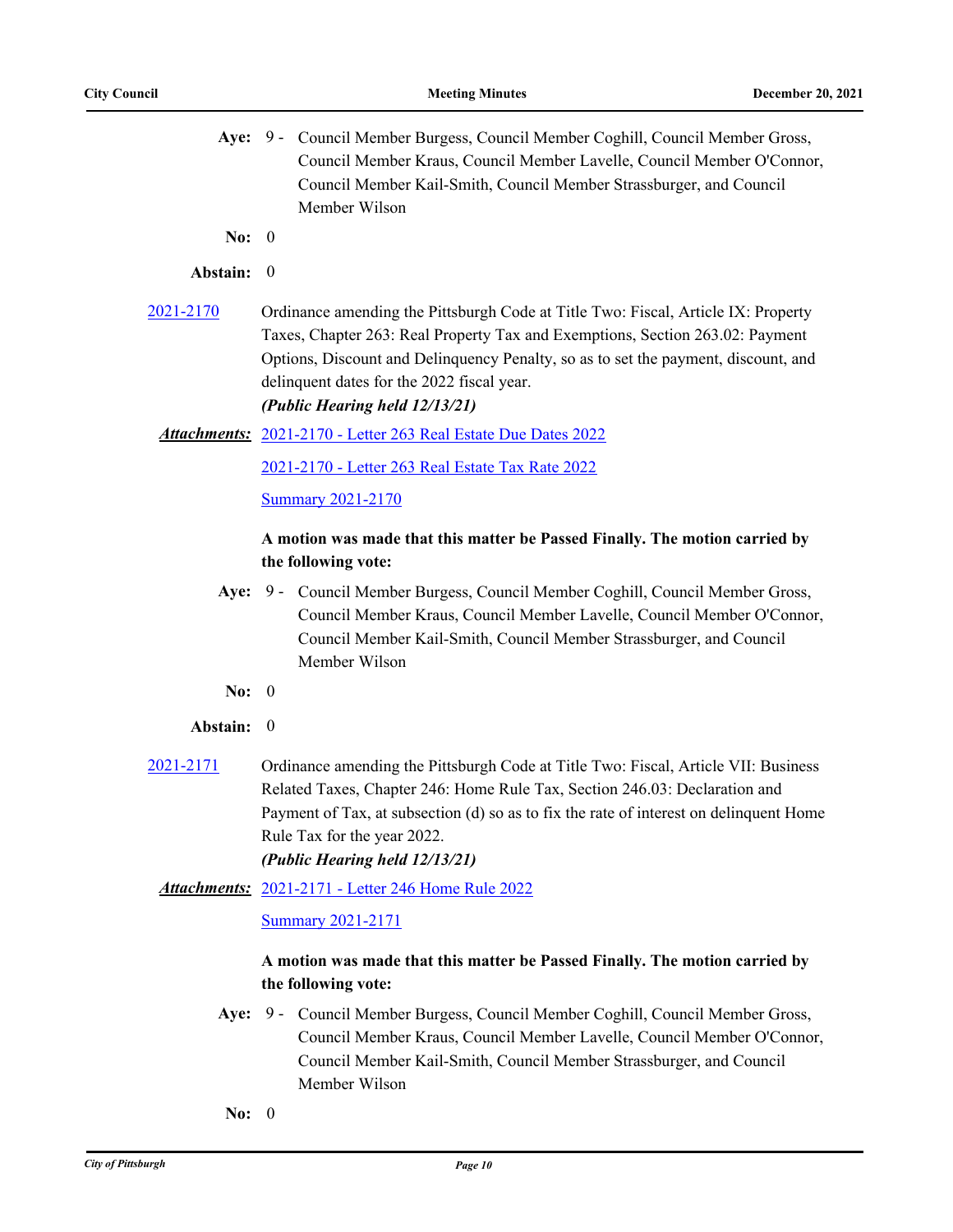| Абмани.    |                                                                                                                                                                                                                                                                                                                                                                                                                                  |
|------------|----------------------------------------------------------------------------------------------------------------------------------------------------------------------------------------------------------------------------------------------------------------------------------------------------------------------------------------------------------------------------------------------------------------------------------|
| 2021-2172  | Ordinance amending the Pittsburgh Code at Title Two: Fiscal, Article VII: Business<br>Related Taxes, Chapter 245: Earned Income Tax, Section 245.03: Declaration and<br>Payment of Tax, at subsection (d) so as to fix the rate of interest on delinquent Earned<br>Income Tax for the year 2022.<br>(Public Hearing held 12/13/21)<br><b>Attachments:</b> 2021-2172 - Letter 245 Earned Income 2022<br><b>Summary 2021-2172</b> |
|            | A motion was made that this matter be Passed Finally. The motion carried by<br>the following vote:                                                                                                                                                                                                                                                                                                                               |
|            | Aye: 9 - Council Member Burgess, Council Member Coghill, Council Member Gross,<br>Council Member Kraus, Council Member Lavelle, Council Member O'Connor,<br>Council Member Kail-Smith, Council Member Strassburger, and Council<br>Member Wilson                                                                                                                                                                                 |
| No: $0$    |                                                                                                                                                                                                                                                                                                                                                                                                                                  |
| Abstain: 0 |                                                                                                                                                                                                                                                                                                                                                                                                                                  |
| 2021-2268  | Ordinance amending City Code Section 177A to include certain definitions as they<br>pertain to the scope of review of the Equal Opportunity Review Commission<br>(EORC).                                                                                                                                                                                                                                                         |
|            | Attachments: 2021-2268 Cover Letter City Code 177A Amendments-converted<br><b>Summary 2021-2268</b>                                                                                                                                                                                                                                                                                                                              |
|            | A motion was made that this matter be Passed Finally. The motion carried by<br>the following vote:                                                                                                                                                                                                                                                                                                                               |
| Aye:       | 9 - Council Member Burgess, Council Member Coghill, Council Member Gross,<br>Council Member Kraus, Council Member Lavelle, Council Member O'Connor,<br>Council Member Kail-Smith, Council Member Strassburger, and Council<br>Member Wilson                                                                                                                                                                                      |
| No: $0$    |                                                                                                                                                                                                                                                                                                                                                                                                                                  |
| Abstain: 0 |                                                                                                                                                                                                                                                                                                                                                                                                                                  |
|            |                                                                                                                                                                                                                                                                                                                                                                                                                                  |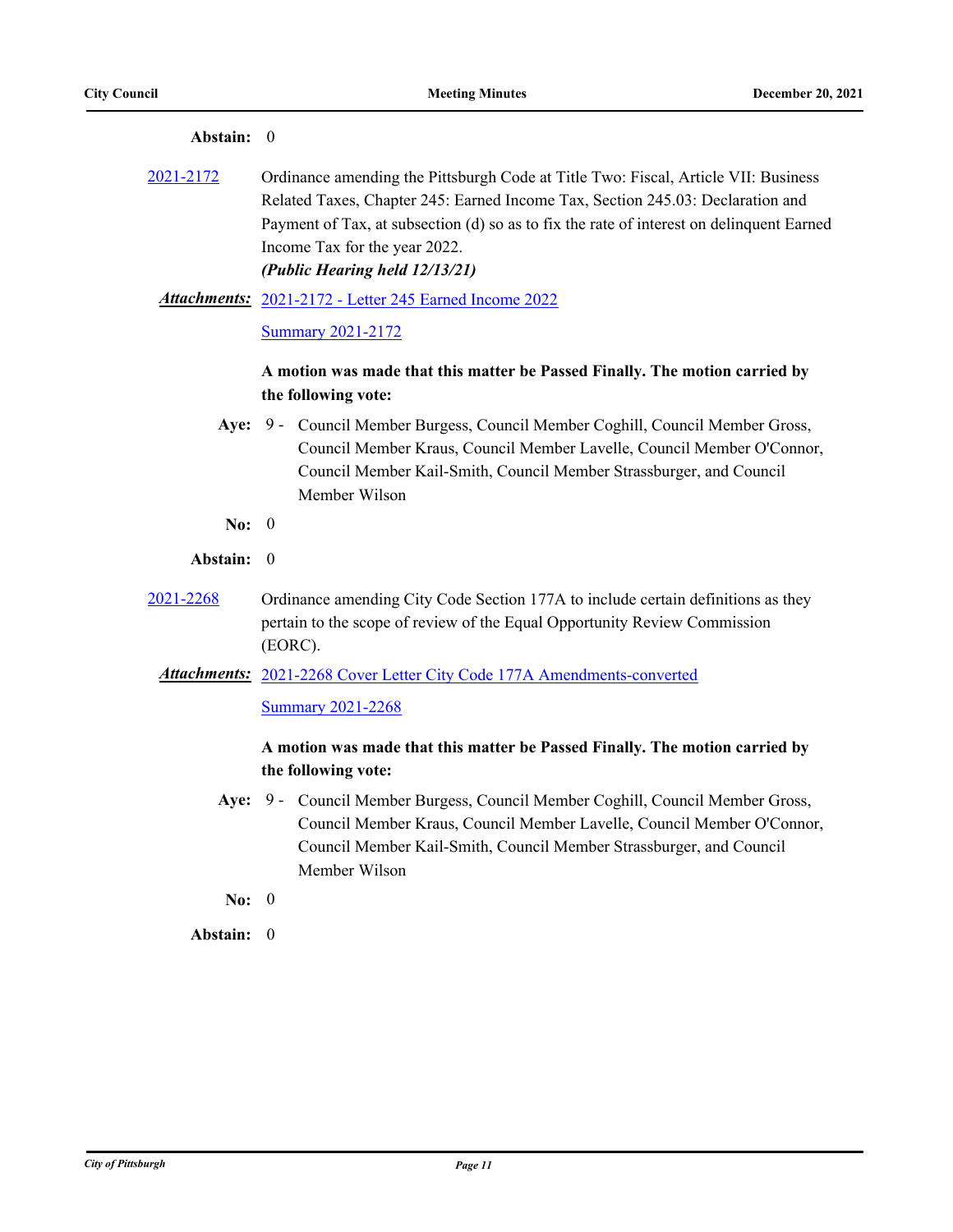[2021-2269](http://pittsburgh.legistar.com/gateway.aspx?m=l&id=/matter.aspx?key=27171) Resolution amending Resolution No. 601 of 2020, which authorized the Mayor and the Chief Equity Officer to enter into an agreement or agreements with the American Association of University Women (AAUW) in order to conduct a Work Smart training program as part of a pay equity initiative designed to reduce the gender pay gap in Pittsburgh and further providing for the expenditures under the terms of said agreements at a cost not to exceed THIRTY NINE THOUSAND NINE HUNDRED FIFTY NINE DOLLARS (\$39,959)

## *Attachments:* [Summary 2021-2269](http://pittsburgh.legistar.com/gateway.aspx?M=F&ID=4ee9b455-6e56-413f-8eb9-d2201fc6a06a.docx)

## **A motion was made that this matter be Passed Finally. The motion carried by the following vote:**

- Aye: 9 Council Member Burgess, Council Member Coghill, Council Member Gross, Council Member Kraus, Council Member Lavelle, Council Member O'Connor, Council Member Kail-Smith, Council Member Strassburger, and Council Member Wilson
- **No:** 0

### **Abstain:** 0

[2021-2270](http://pittsburgh.legistar.com/gateway.aspx?m=l&id=/matter.aspx?key=27172) Resolution authorizing the issuance of a warrant in favor of Brian Duggan, 741 Colonial Avenue, Monaca, PA 15061, in the amount of Three Thousand Three Hundred Forty Five Dollars and Thirty Four Cents (\$3,345.34) in settlement of a claim for damage to a stopped vehicle from a city EMS vehicle on April 24, 2020.

## Attachments: 2021-2270 Cover Letter Brian Duggan (Claim No. 20C-0224) -Council Letter [Summary 2021-2271](http://pittsburgh.legistar.com/gateway.aspx?M=F&ID=ed73be42-8908-4c4e-8668-c1bb420e078a.docx)

## **A motion was made that this matter be Passed Finally. The motion carried by the following vote:**

- Aye: 9 Council Member Burgess, Council Member Coghill, Council Member Gross, Council Member Kraus, Council Member Lavelle, Council Member O'Connor, Council Member Kail-Smith, Council Member Strassburger, and Council Member Wilson
- **No:** 0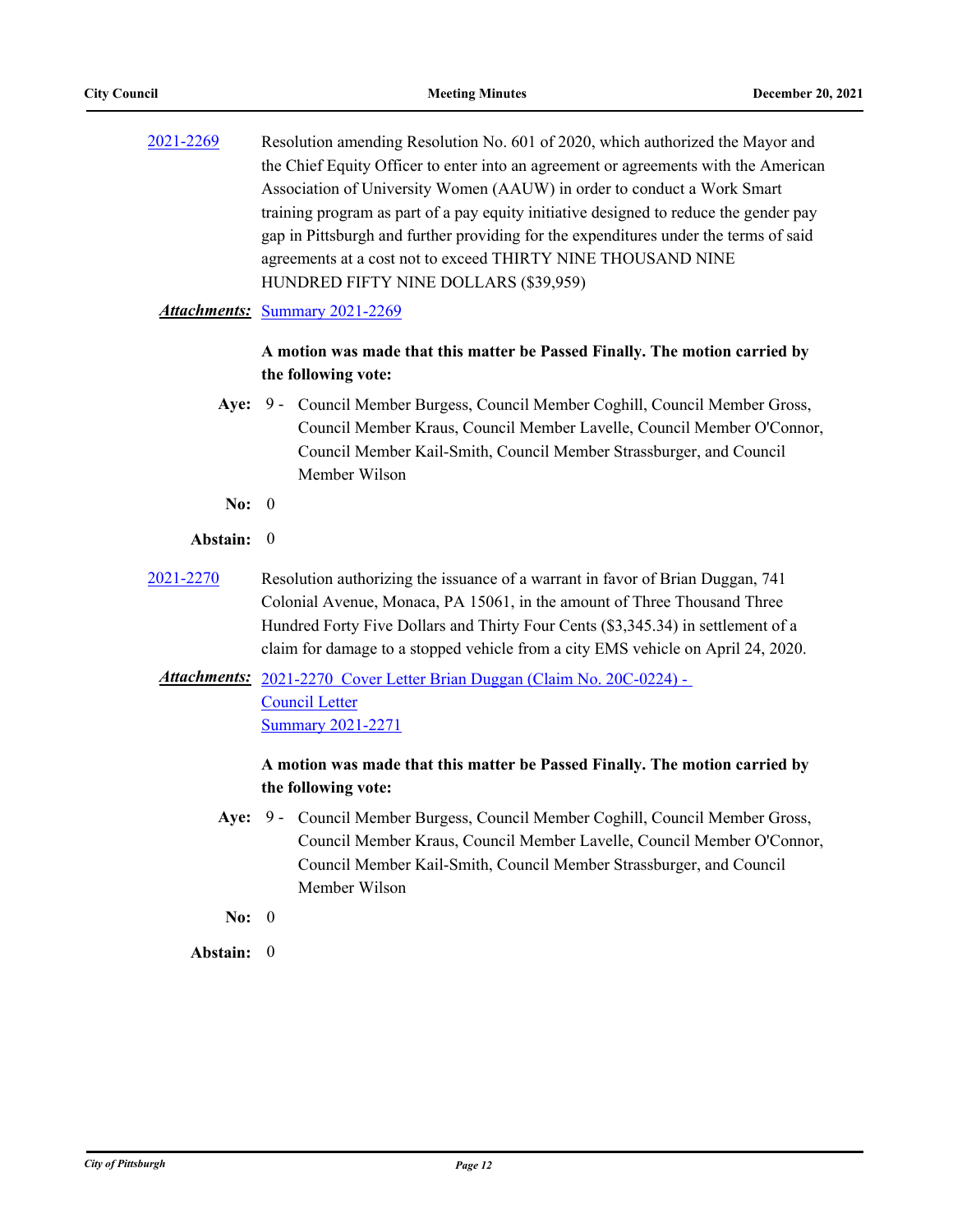[2021-2274](http://pittsburgh.legistar.com/gateway.aspx?m=l&id=/matter.aspx?key=27176) Resolution to authorize and direct the incurring of Non-Electoral Debt through the issuance of a series of General Obligation Bonds of the City of Pittsburgh, in the maximum aggregate principal amount of Sixty-Four Million Six Hundred Fifty-Five Thousand and 00/100 Dollars (\$64,655,000.00).

[2021-2274 Cover Letter 2022 Debt Issuance](http://pittsburgh.legistar.com/gateway.aspx?M=F&ID=26503bfb-939e-4fb5-a366-2eef1cc446e6.docx) *Attachments:*

[Summary 2021-2274](http://pittsburgh.legistar.com/gateway.aspx?M=F&ID=4dd07adc-d071-4969-a3fb-4d6defe1f608.docx)

## **A motion was made that this matter be Passed Finally. The motion carried by the following vote:**

- Aye: 9 Council Member Burgess, Council Member Coghill, Council Member Gross, Council Member Kraus, Council Member Lavelle, Council Member O'Connor, Council Member Kail-Smith, Council Member Strassburger, and Council Member Wilson
- **No:** 0

#### **Abstain:** 0

[2021-2275](http://pittsburgh.legistar.com/gateway.aspx?m=l&id=/matter.aspx?key=27177) Resolution authorizing the Director of the Department of Finance to enter into a License Agreement with Oak Moss Consulting, LLC, to allow the performance of due diligence investigations and pre-development planning on designated City property in order to facilitate the construction of a mixed-use commercial and residential development in the Hazelwood community.

## Attachments: [2021-2275 Cover Letter Woods Village License Council Letter](http://pittsburgh.legistar.com/gateway.aspx?M=F&ID=dd58616c-b4b3-49e6-95ec-9885e0b13eaf.docx)

[Summary 2021-2275](http://pittsburgh.legistar.com/gateway.aspx?M=F&ID=04587a5f-3ce8-4e83-8c59-74dc1b0fac61.docx)

## **A motion was made that this matter be Passed Finally. The motion carried by the following vote:**

- Aye: 9 Council Member Burgess, Council Member Coghill, Council Member Gross, Council Member Kraus, Council Member Lavelle, Council Member O'Connor, Council Member Kail-Smith, Council Member Strassburger, and Council Member Wilson
- **No:** 0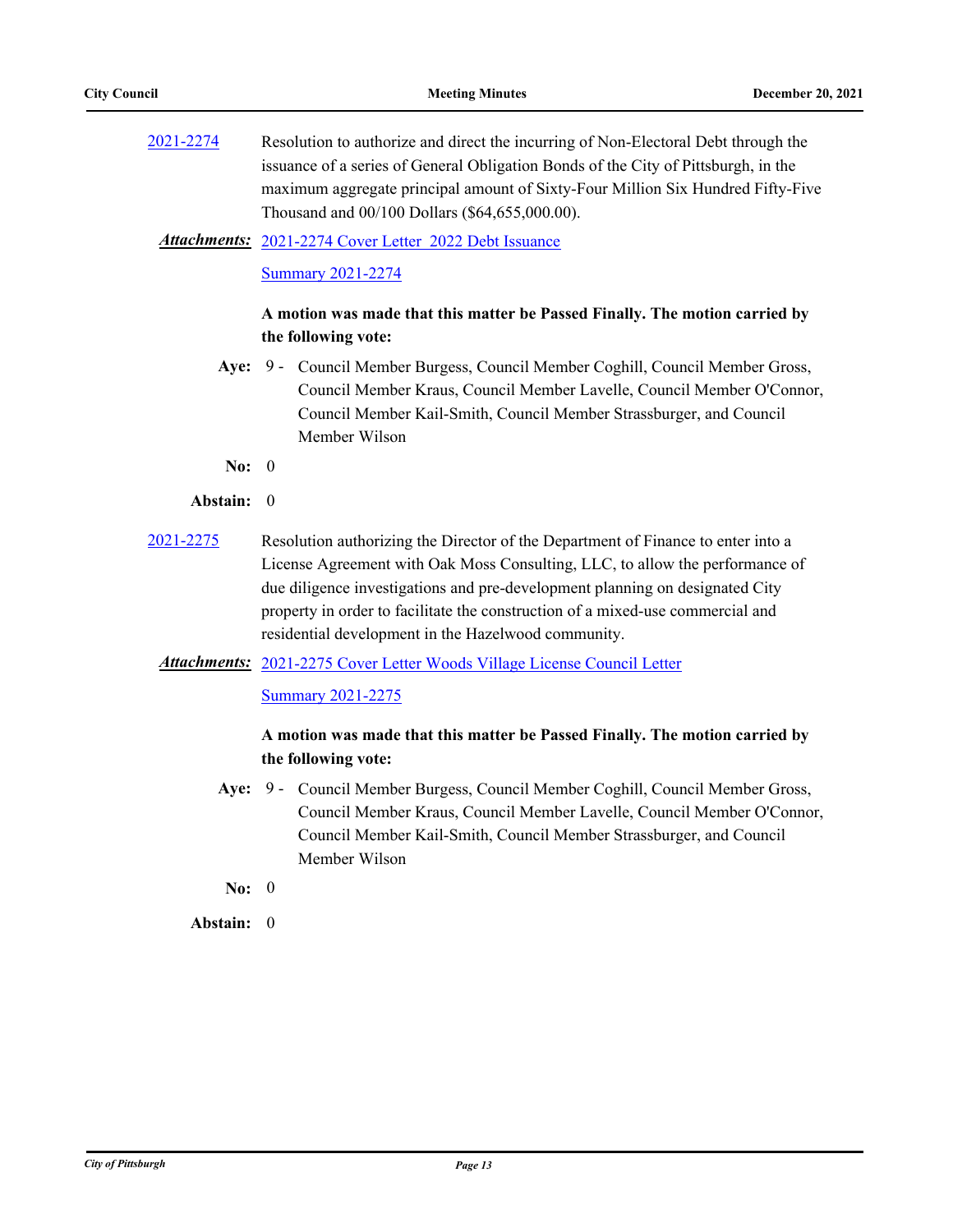[2021-2276](http://pittsburgh.legistar.com/gateway.aspx?m=l&id=/matter.aspx?key=27178) Resolution authorizing the Mayor and the Director of the Office of Management and Budget, on behalf of the City of Pittsburgh, to enter into a Grant Agreement with Allegheny County for the receipt of Coronavirus Relief funds in the amount of FIFTY THOUSAND (\$50,000.00) dollars.

#### [2021-2276 Cover Letter County CARES - Letter](http://pittsburgh.legistar.com/gateway.aspx?M=F&ID=0791564b-e169-4a1d-8f3b-ebb34b3f0e51.pdf) *Attachments:*

#### [Summary 2021-2276](http://pittsburgh.legistar.com/gateway.aspx?M=F&ID=317cfaef-f22e-4a07-abe6-30111ca4158f.docx)

## **A motion was made that this matter be Passed Finally. The motion carried by the following vote:**

- Aye: 9 Council Member Burgess, Council Member Coghill, Council Member Gross, Council Member Kraus, Council Member Lavelle, Council Member O'Connor, Council Member Kail-Smith, Council Member Strassburger, and Council Member Wilson
- **No:** 0

#### **Abstain:** 0

[2021-2277](http://pittsburgh.legistar.com/gateway.aspx?m=l&id=/matter.aspx?key=27179) Resolution amending Resolution No. 714 of 2021, effective October 25, 2021, entitled "Resolution authorizing the Mayor and the Director of the Office of Management and Budget to enter into an Agreement or Agreement(s) with agencies to provide emergency shelter services, street outreach services, rental assistance and housing relocation and stabilization services, and/or data collection activities, as associated with 2021 Emergency Solutions Grant (ESG) funds at a cost not to exceed \$1,214,418.00" to include the Allegheny County Housing Authority as an additional signatory.

#### Attachments: [2021-2277 Cover Letter OMB Letter](http://pittsburgh.legistar.com/gateway.aspx?M=F&ID=ee68552d-2dc1-4b49-86f0-4b6a37377d72.docx)

#### [Summary 2021-2277](http://pittsburgh.legistar.com/gateway.aspx?M=F&ID=340d076f-93bd-48de-be71-c33b88d932ed.docx)

## **A motion was made that this matter be Passed Finally. The motion carried by the following vote:**

- Aye: 9 Council Member Burgess, Council Member Coghill, Council Member Gross, Council Member Kraus, Council Member Lavelle, Council Member O'Connor, Council Member Kail-Smith, Council Member Strassburger, and Council Member Wilson
- **No:** 0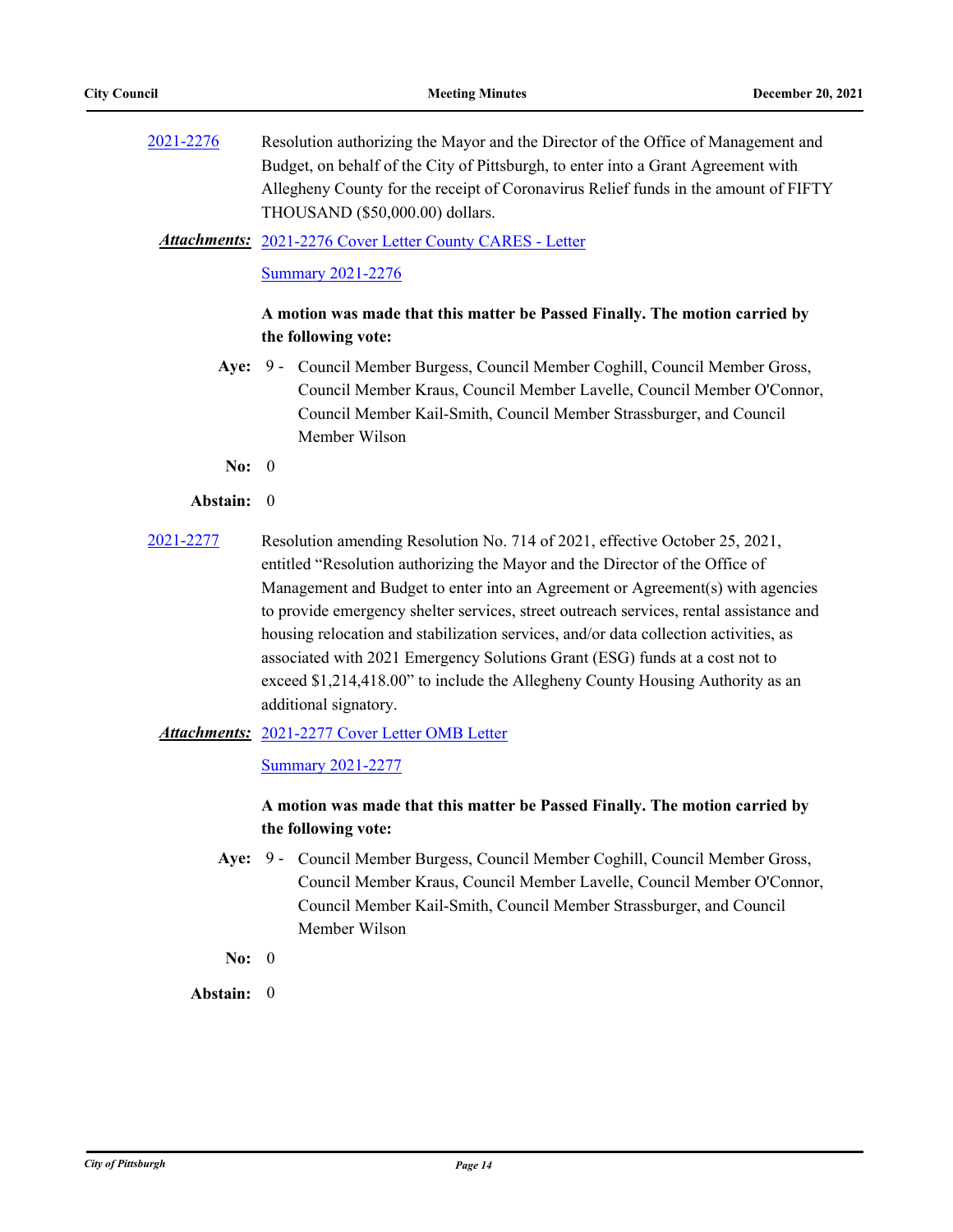| 2021-2278 | Resolution authorizing appropriations, salaries, and capital expenditures of the Parks |
|-----------|----------------------------------------------------------------------------------------|
|           | Tax Trust Fund for the 2022 Fiscal Year, beginning January 1, 2022.                    |
|           | <b>SPONSOR /S: COUNCIL MEMBER LAVELLE</b>                                              |

[2021-2278 Parks Tax trust fund](http://pittsburgh.legistar.com/gateway.aspx?M=F&ID=b70358f8-b8ad-4c65-8aa7-7bad4a7b0836.pdf) *Attachments:*

[2021-2278 Summary](http://pittsburgh.legistar.com/gateway.aspx?M=F&ID=2abfa815-d676-478c-bb42-59dfc6aafe50.docx)

#### **A motion was made that this matter be AMENDED. The motion carried.**

## **A motion was made that this matter be Passed Finally, As Amended. The motion carried by the following vote:**

- Aye: 9 Council Member Burgess, Council Member Coghill, Council Member Gross, Council Member Kraus, Council Member Lavelle, Council Member O'Connor, Council Member Kail-Smith, Council Member Strassburger, and Council Member Wilson
- **No:** 0

#### **Abstain:** 0

[2021-2331](http://pittsburgh.legistar.com/gateway.aspx?m=l&id=/matter.aspx?key=27234) Ordinance, amending the City Code at Title Two: Fiscal, Article XI: Dedicated Funding for Comprehensive Municipal Pension Trust Fund, Chapter 272: Dedicated Funding for Comprehensive Municipal Pension Trust Fund, to extend the parking asset an additional five years.

**SPONSOR /S:** COUNCIL MEMBER LAVELLE

## **A motion was made that this matter be Passed Finally. The motion carried by the following vote:**

- Aye: 9 Council Member Burgess, Council Member Coghill, Council Member Gross, Council Member Kraus, Council Member Lavelle, Council Member O'Connor, Council Member Kail-Smith, Council Member Strassburger, and Council Member Wilson
- **No:** 0

**Abstain:** 0

# **COUNCILMAN COREY O'CONNOR PRESENTS COMMITTEE ON PUBLIC SAFETY SERVICES**

[2021-2352](http://pittsburgh.legistar.com/gateway.aspx?m=l&id=/matter.aspx?key=27256) Report of the Committee on Public Safety Services for December 15, 2021 with an Affirmative Recommendation.

> **A motion was made that this matter be Read, Received and Filed. The motion carried.**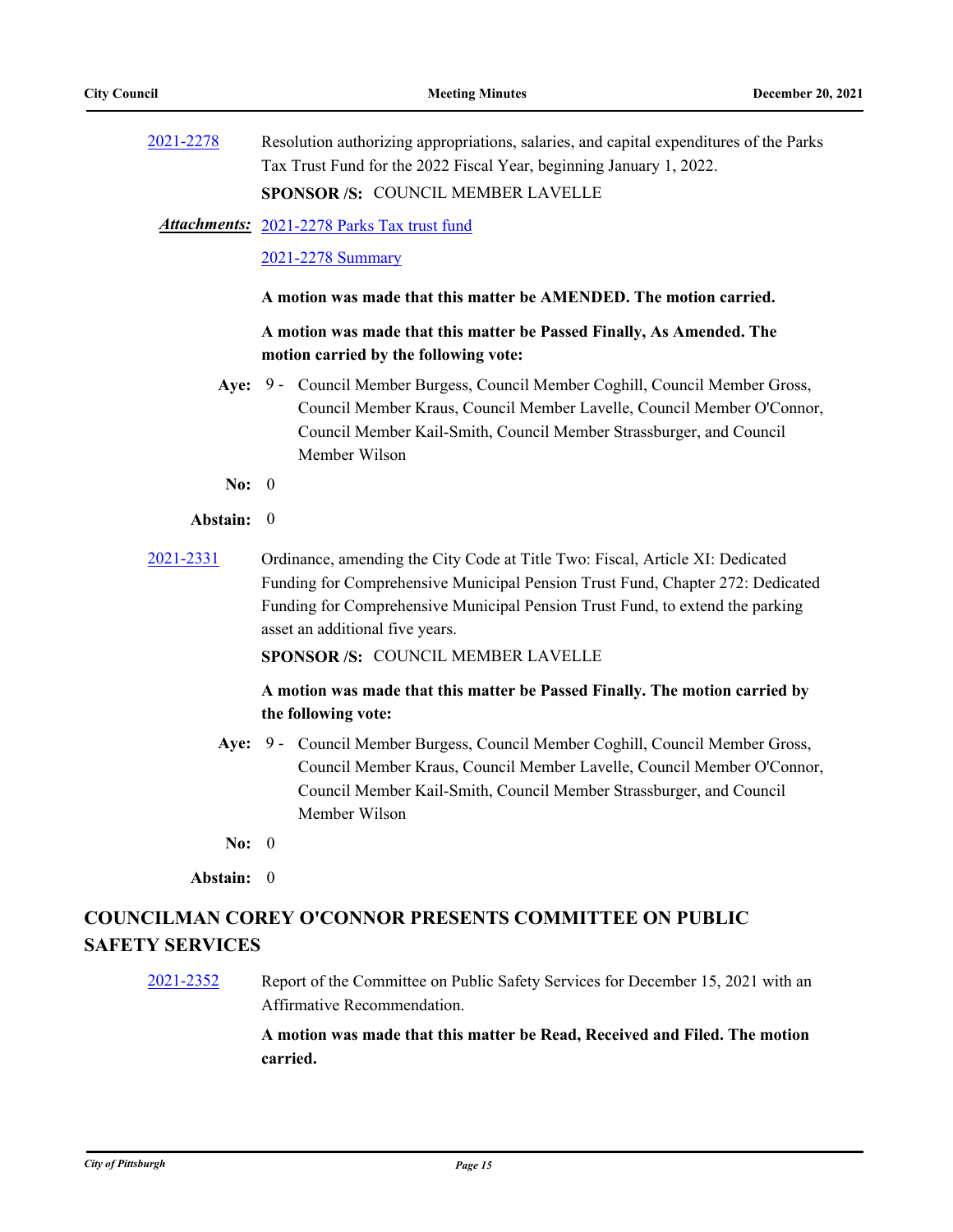| 2021-2174 | Ordinance amending and supplementing the Pittsburgh Code of Ordinances, Title<br>Five: Traffic, Article One: Administration, Chapter 503: Enforcement and Control, by<br>adding a new section, Section 503.17: "Equitable and Fair Enforcement of Motor<br>Vehicle Laws."                                                                                        |
|-----------|------------------------------------------------------------------------------------------------------------------------------------------------------------------------------------------------------------------------------------------------------------------------------------------------------------------------------------------------------------------|
|           | SPONSOR /S: COUNCIL MEMBER BURGESS, COUNCIL MEMBER<br>KRAUS, COUNCIL MEMBER WILSON, COUNCIL MEMBER<br>LAVELLE AND COUNCIL MEMBER STRASSBURGER                                                                                                                                                                                                                    |
|           | A motion was made that this matter be RECOMMITTED to the Committee<br>on Public Safety Services. The motion carried by the following vote:                                                                                                                                                                                                                       |
|           | Aye: 9 - Council Member Burgess, Council Member Coghill, Council Member Gross,<br>Council Member Kraus, Council Member Lavelle, Council Member O'Connor,<br>Council Member Kail-Smith, Council Member Strassburger, and Council<br>Member Wilson                                                                                                                 |
| No: $0$   |                                                                                                                                                                                                                                                                                                                                                                  |
| Abstain:  | $\boldsymbol{0}$                                                                                                                                                                                                                                                                                                                                                 |
| 2021-2279 | Resolution authorizing the City of Pittsburgh to enter into a Professional Services<br>Agreement or Agreements with Humane Animal Rescue of Pittsburgh for services in<br>connection with the humane detention, care and/or euthanasia of domesticated animals<br>at a cost not to exceed One Million One Hundred Twenty-Five Thousand Dollars<br>(\$1,125,000). |
|           | <b>Attachments:</b> 2021-2279 Cover Letter Animal Detention letter                                                                                                                                                                                                                                                                                               |
|           | 2021-2279 Waiver letter- Humane Animal Rescue - Detention<br><b>Summary 2021-2279</b>                                                                                                                                                                                                                                                                            |
|           | A motion was made that this matter be Passed Finally. The motion carried by<br>the following vote:                                                                                                                                                                                                                                                               |
|           | Aye: 9 - Council Member Burgess, Council Member Coghill, Council Member Gross,<br>Council Member Kraus, Council Member Lavelle, Council Member O'Connor,<br>Council Member Kail-Smith, Council Member Strassburger, and Council<br>Member Wilson                                                                                                                 |
| No: $0$   |                                                                                                                                                                                                                                                                                                                                                                  |
| Abstain:  | $\overline{0}$                                                                                                                                                                                                                                                                                                                                                   |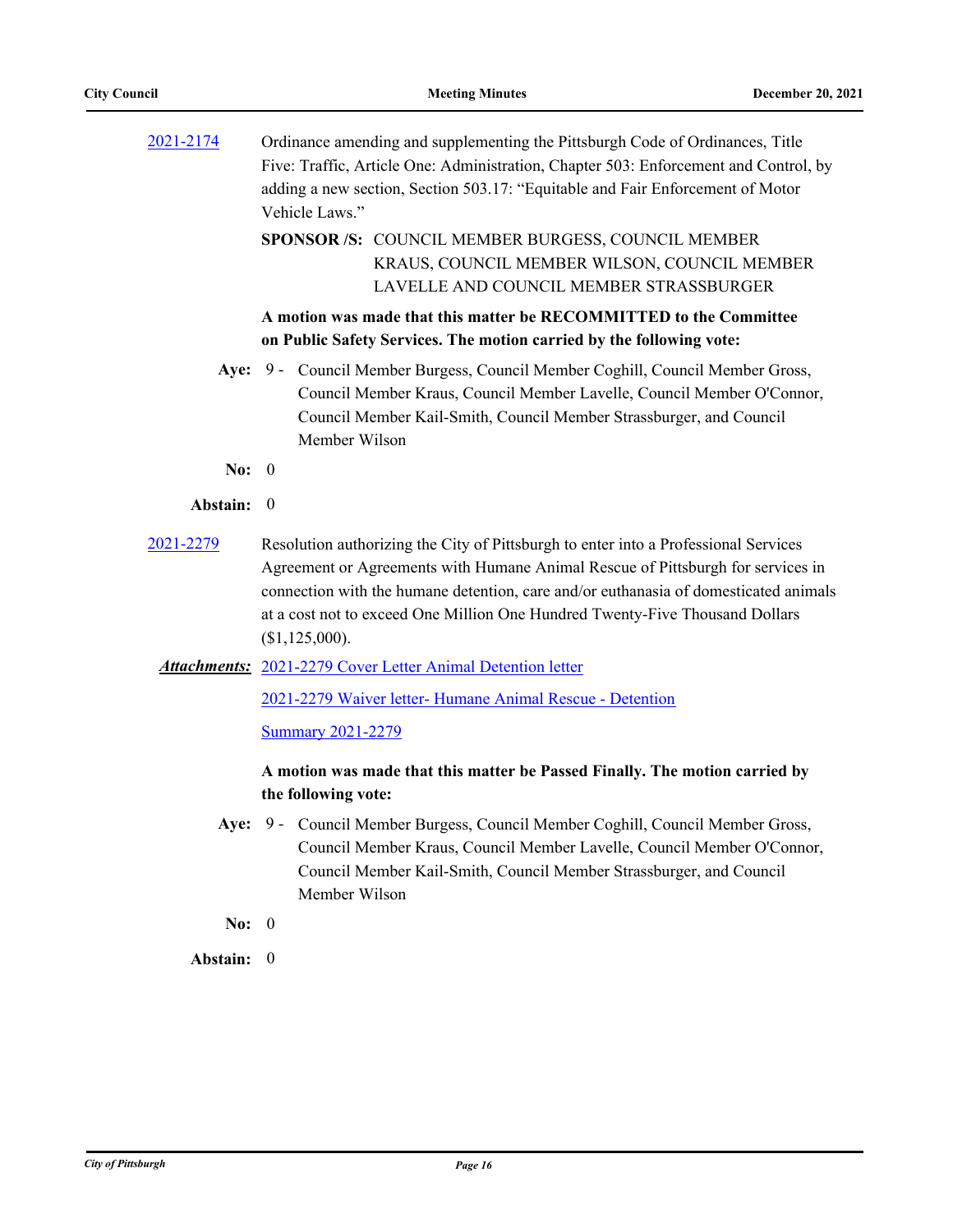| 2021-2280 | Resolution authorizing the Mayor and Director of the Department of Public Safety to |
|-----------|-------------------------------------------------------------------------------------|
|           | enter on behalf of the City of Pittsburgh into a Professional Service Agreement or  |
|           | Agreements with Lexipol LLC for software subscription-based policy management       |
|           | and training services at an overall cost to the City not to exceed FOUR HUNDRED     |
|           | THIRTY-SIX THOUSAND FORTY-NINE DOLLARS and SIXTY-SEVEN                              |
|           | CENTS (\$436,049.67).                                                               |

[2021-2280 Cover Letter Lexipol letter](http://pittsburgh.legistar.com/gateway.aspx?M=F&ID=ee6d3233-d252-4451-8d7a-edbd239519b1.pdf) *Attachments:*

[2021-2280 Lexipol Sole Source Letter Pittsburgh PD](http://pittsburgh.legistar.com/gateway.aspx?M=F&ID=1ecbf513-5f3e-4ed1-b10f-5a1141873060.docx)

[2021-2280 Waiver letter- LEXIPOL](http://pittsburgh.legistar.com/gateway.aspx?M=F&ID=c12a0be2-a244-4b09-b68e-4be29be3245b.docx)

[2021-2280 WCP21-064 Lexipol](http://pittsburgh.legistar.com/gateway.aspx?M=F&ID=6edf9fd8-0ece-45c9-af9c-262b2cf044b4.pdf)

[Summary 2021-2280](http://pittsburgh.legistar.com/gateway.aspx?M=F&ID=f48f4530-8c4f-4513-ab54-534b9520383b.DOCX)

## **A motion was made that this matter be Passed Finally. The motion carried by the following vote:**

- Aye: 9 Council Member Burgess, Council Member Coghill, Council Member Gross, Council Member Kraus, Council Member Lavelle, Council Member O'Connor, Council Member Kail-Smith, Council Member Strassburger, and Council Member Wilson
- **No:** 0

#### **Abstain:** 0

- [2021-2281](http://pittsburgh.legistar.com/gateway.aspx?m=l&id=/matter.aspx?key=27183) Resolution authorizing the Mayor and the Director of the Department of Public Safety to enter into a Data Use Agreement with the Center for Police Research and Policy housed within the University of Cincinnati to engage in a process and outcome evaluation of training and technical assistance as part of the Academic Training to Inform Police Responses initiative. Agreement shall be at no cost to the City.
	- Attachments: 2021-2281 Cover Letter University of Cincinnati Data Use Agreement letter [Summary 2021-2281](http://pittsburgh.legistar.com/gateway.aspx?M=F&ID=d2bc6e32-5822-4200-a8dc-6a5b1c30c0ce.docx)

- Aye: 9 Council Member Burgess, Council Member Coghill, Council Member Gross, Council Member Kraus, Council Member Lavelle, Council Member O'Connor, Council Member Kail-Smith, Council Member Strassburger, and Council Member Wilson
- **No:** 0
- **Abstain:** 0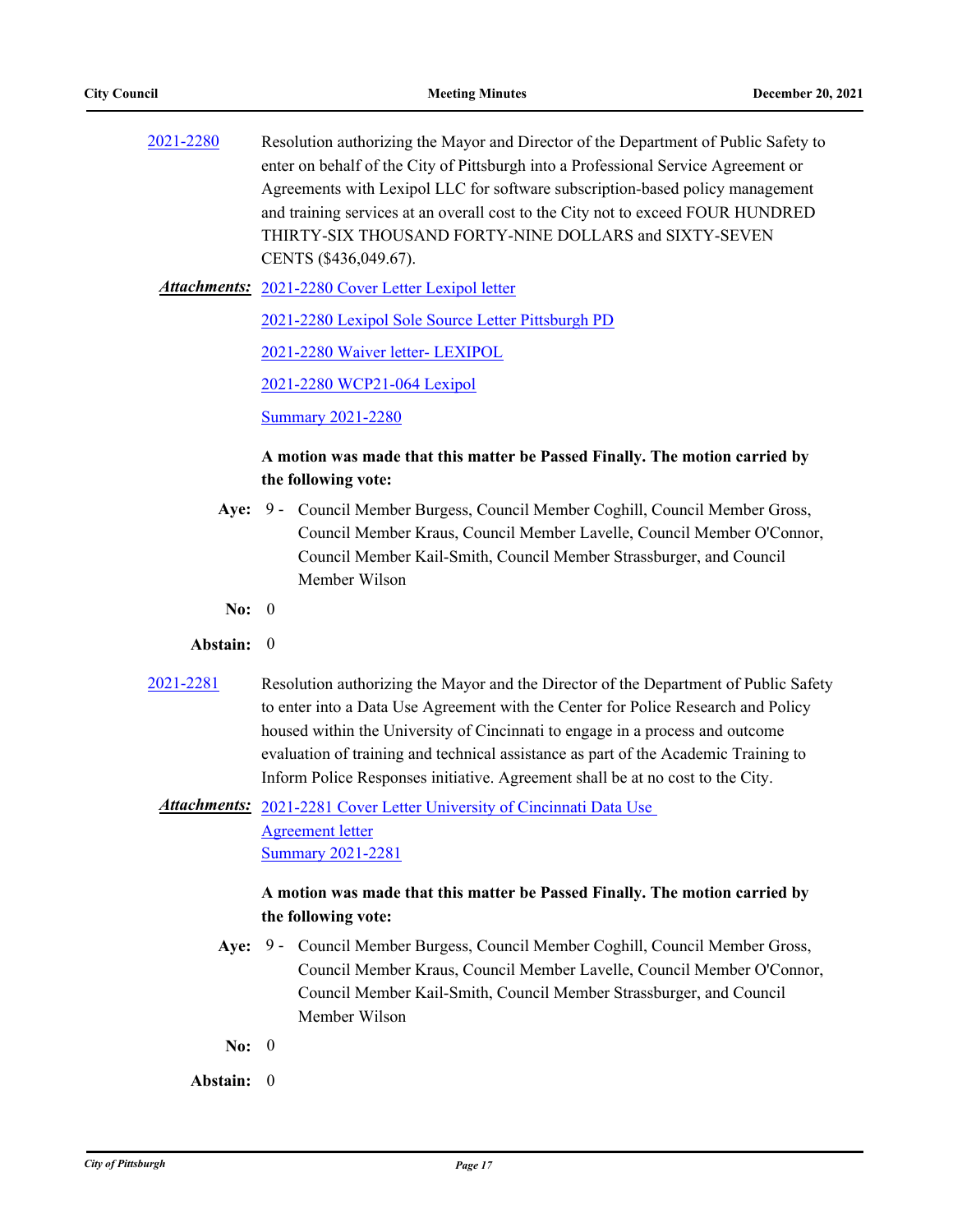[2021-2282](http://pittsburgh.legistar.com/gateway.aspx?m=l&id=/matter.aspx?key=27184) Resolution authorizing the Mayor and the Director of Public Safety to enter into a Cooperation Agreement with the Center for Emergency Medicine of Western Pennsylvania for a Televisit Pilot Program.

[2021-2282 Cover Letter Televisit letter](http://pittsburgh.legistar.com/gateway.aspx?M=F&ID=0c43f275-9f62-49a7-ad60-7643cfb07f29.pdf) *Attachments:*

[Summary 2021-2282](http://pittsburgh.legistar.com/gateway.aspx?M=F&ID=bf6d3673-fb88-4efa-81a1-771f913598c7.docx)

## **A motion was made that this matter be Passed Finally. The motion carried by the following vote:**

- Aye: 9 Council Member Burgess, Council Member Coghill, Council Member Gross, Council Member Kraus, Council Member Lavelle, Council Member O'Connor, Council Member Kail-Smith, Council Member Strassburger, and Council Member Wilson
- **No:** 0

#### **Abstain:** 0

[2021-2333](http://pittsburgh.legistar.com/gateway.aspx?m=l&id=/matter.aspx?key=27236) Resolution authorizing the Department of Public Safety to enter into a License Agreement or Agreement(s) with the City of Greensburg, on behalf of its Greensburg Volunteer Fire Department, at no cost for temporary use of a City of Pittsburgh fire truck due to a recent accident that has left Greensburg Volunteer Fire Department without an operational fire truck for an indefinite amount of time.

## Attachments: 2021-2333 Cover Letter-Greensburg Volunteer Fire Department agreement [Summary 2021-2333](http://pittsburgh.legistar.com/gateway.aspx?M=F&ID=25b8ddbf-4892-4126-b83f-0bc9c8794d42.docx)

## **A motion was made that this matter be Passed Finally. The motion carried by the following vote:**

- Aye: 9 Council Member Burgess, Council Member Coghill, Council Member Gross, Council Member Kraus, Council Member Lavelle, Council Member O'Connor, Council Member Kail-Smith, Council Member Strassburger, and Council Member Wilson
- **No:** 0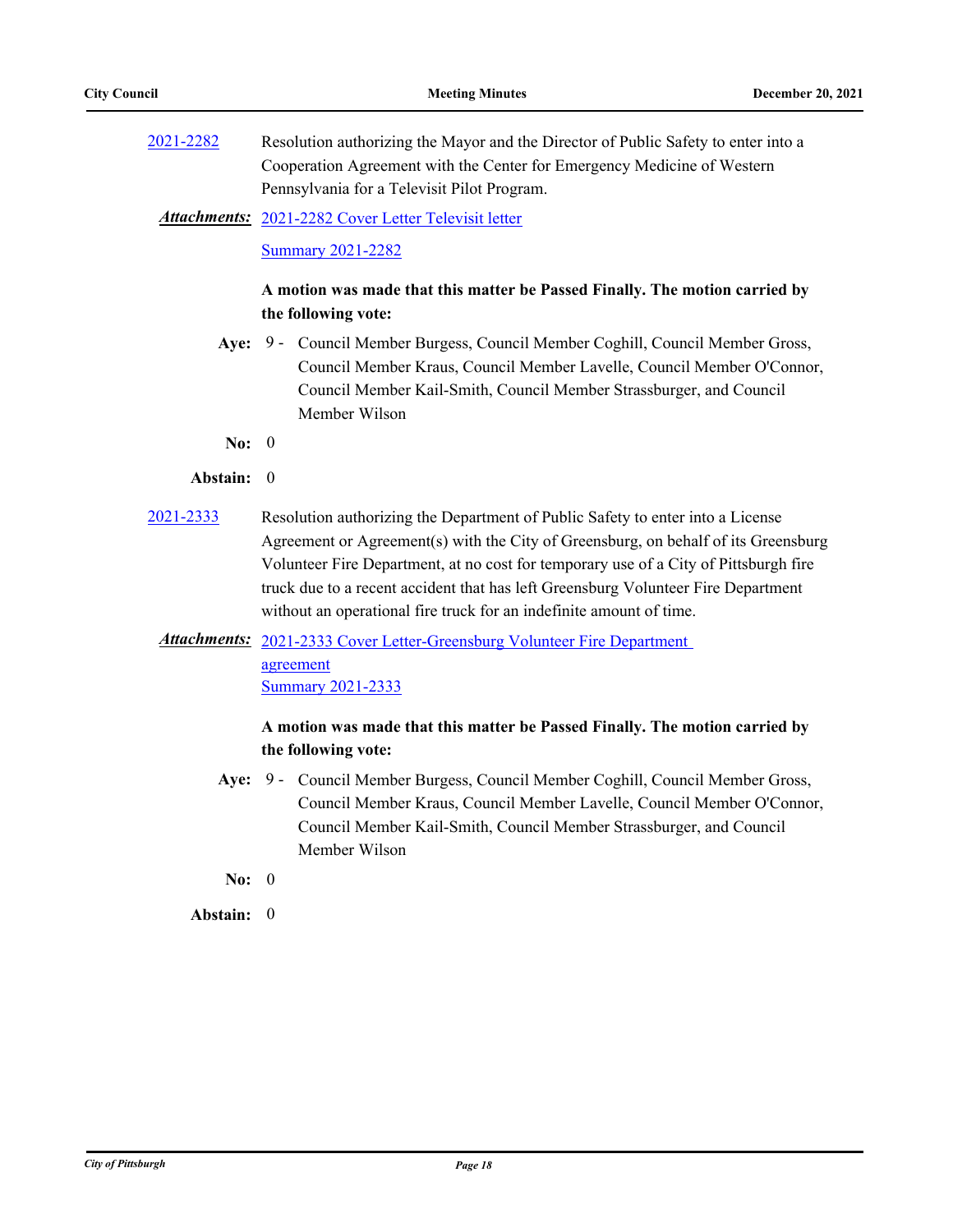[2021-2334](http://pittsburgh.legistar.com/gateway.aspx?m=l&id=/matter.aspx?key=27237) Resolution authorizing the Council of the City of Pittsburgh to promulgate guidelines to be followed by City police officers when making a warrantless arrest pursuant to 42 Pa. C.S. §8902 ("Arrest without warrant"), as required by thereunder and as required by the Pennsylvania Chiefs of Police Association, Pennsylvania Law Enforcement Accreditation Program.

Attachments: [2021-2334 Cover Letter-Warrantless Arrest Guildlines letter](http://pittsburgh.legistar.com/gateway.aspx?M=F&ID=7d357306-07c9-47b6-9e9e-9140fbbf03ba.pdf)

[Summary 2021-2334](http://pittsburgh.legistar.com/gateway.aspx?M=F&ID=9a3f39e6-2ef9-41f2-9f43-27c3cd3fb4f9.docx)

## **A motion was made that this matter be Passed Finally. The motion carried by the following vote:**

Aye: 9 - Council Member Burgess, Council Member Coghill, Council Member Gross, Council Member Kraus, Council Member Lavelle, Council Member O'Connor, Council Member Kail-Smith, Council Member Strassburger, and Council Member Wilson

**No:** 0

**Abstain:** 0

# **COUNCILMAN ANTHONY COGHILL PRESENTS COMMITTEE ON PUBLIC WORKS**

[2021-2353](http://pittsburgh.legistar.com/gateway.aspx?m=l&id=/matter.aspx?key=27257) Report of the Committee on Public Works for December 15, 2021 with an Affirmative Recommendation.

## **A motion was made that this matter be Read, Received and Filed. The motion carried.**

[2021-1744](http://pittsburgh.legistar.com/gateway.aspx?m=l&id=/matter.aspx?key=26611) Resolution authorizing the Mayor and the Director of the Department of Public Works to enter into a Lease Agreement with the Phipps Conservatory and Botanical Garden for the City facility known the Garden Center for a period of ten (10) years an annual rental fee of One Dollar (\$1.00) per year, with the possibility of renewal.

### Attachments: [2021-1744 Cover Letter-Letter -Phipps Garden Center - signed](http://pittsburgh.legistar.com/gateway.aspx?M=F&ID=46d1a619-9615-4836-8203-1da33da5987a.pdf)

#### [Summary 2021-1744](http://pittsburgh.legistar.com/gateway.aspx?M=F&ID=8f5a2ef3-7eec-4795-9300-988fdb4c09c0.docx)

- Aye: 9 Council Member Burgess, Council Member Coghill, Council Member Gross, Council Member Kraus, Council Member Lavelle, Council Member O'Connor, Council Member Kail-Smith, Council Member Strassburger, and Council Member Wilson
- **No:** 0
- **Abstain:** 0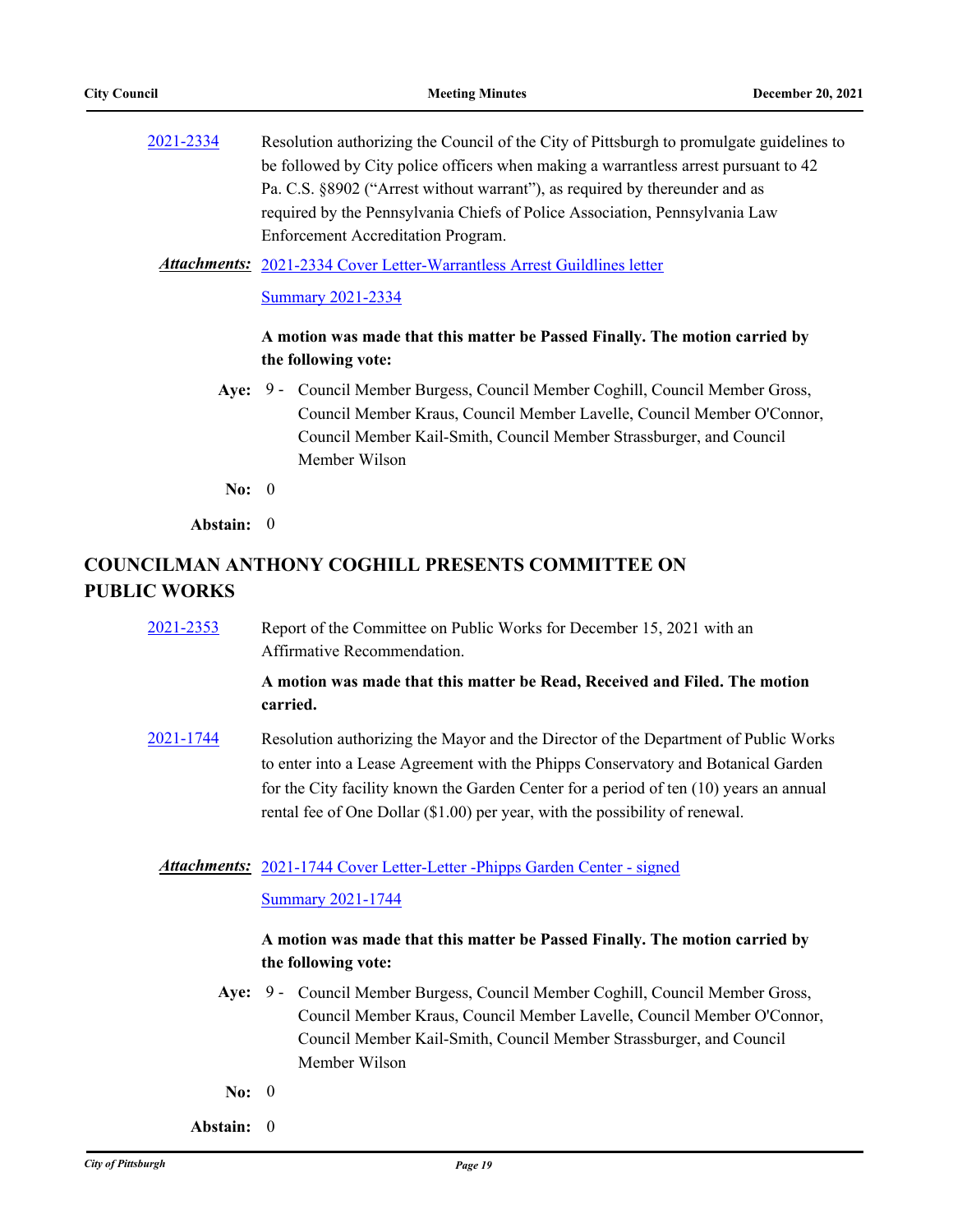| 2021-2266 | Ordinance amending the Pittsburgh Code, Title Five: Traffic, Article VII: Parking, |
|-----------|------------------------------------------------------------------------------------|
|           | Chapter 541 General Parking Regulations by revising the title of Section 541.04    |
|           | Passenger and Loading Zones to Section 541.04A, by adding a new Section            |
|           | 541.04B entitled Smart Loading Zones and by adding a new Section 541.04C           |
|           | entitled Smart Loading Zones Rates and Penalties.                                  |

Attachments: 2021-2266 Cover Letter Smart Loading Zones Ordinance, Letterhead 12-1-21 [Summary 2021-2266](http://pittsburgh.legistar.com/gateway.aspx?M=F&ID=57cc36f0-ecc8-4095-ba1c-ac6709b15007.docx)

## **A motion was made that this matter be Passed Finally. The motion carried by the following vote:**

- Aye: 9 Council Member Burgess, Council Member Coghill, Council Member Gross, Council Member Kraus, Council Member Lavelle, Council Member O'Connor, Council Member Kail-Smith, Council Member Strassburger, and Council Member Wilson
- **No:** 0

### **Abstain:** 0

- [2021-2283](http://pittsburgh.legistar.com/gateway.aspx?m=l&id=/matter.aspx?key=27185) Resolution further amending and supplementing Resolution number 863 of 2018, entitled "Resolution adopting and approving the 2019 Capital Budget" by transferring a total of \$575,000 from the Four Mile Run project to Street Resurfacing. **SPONSOR /S:** COUNCIL MEMBER O'CONNOR
	- *Attachments:* [2021-2283 Summary](http://pittsburgh.legistar.com/gateway.aspx?M=F&ID=35b21a63-3299-4f05-babd-339bf79549d1.docx)

## **A motion was made that this matter be Passed Finally. The motion carried by the following vote:**

- Aye: 9 Council Member Burgess, Council Member Coghill, Council Member Gross, Council Member Kraus, Council Member Lavelle, Council Member O'Connor, Council Member Kail-Smith, Council Member Strassburger, and Council Member Wilson
- **No:** 0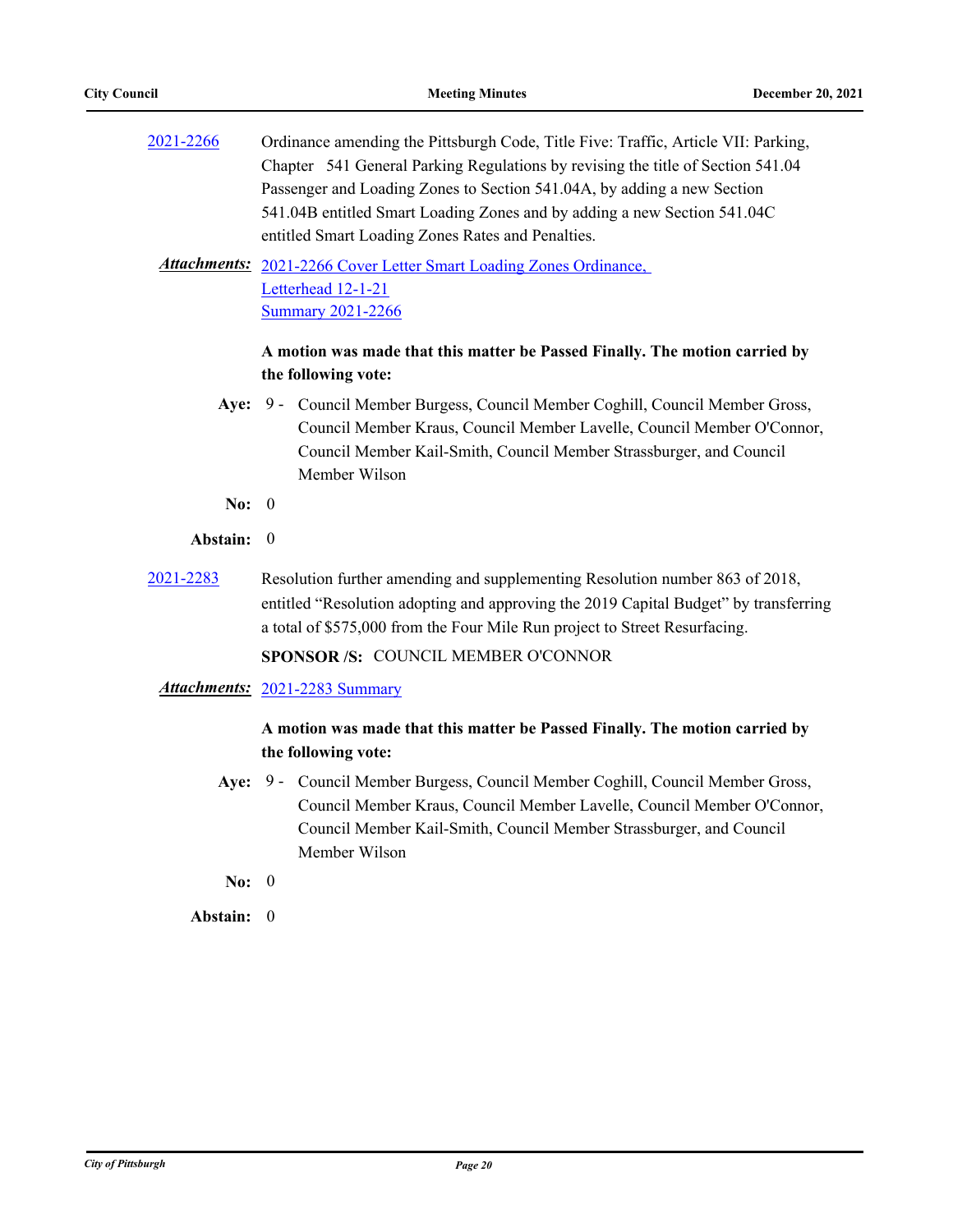[2021-2284](http://pittsburgh.legistar.com/gateway.aspx?m=l&id=/matter.aspx?key=27186) Resolution further amending and supplementing Resolution number 647 of 2020, entitled "Resolution adopting and approving the 2021 Capital Budget" by transferring a total of \$250,000 from Sylvan Avenue Bike/Ped Connection and Hazelwood Complete Street Improvement to Street Resurfacing **SPONSOR /S:** COUNCIL MEMBER O'CONNOR

#### *Attachments:* [2021-2284 Summary](http://pittsburgh.legistar.com/gateway.aspx?M=F&ID=0d0e0717-06aa-4600-8878-1b96bf6806e8.docx)

## **A motion was made that this matter be Passed Finally. The motion carried by the following vote:**

- Aye: 9 Council Member Burgess, Council Member Coghill, Council Member Gross, Council Member Kraus, Council Member Lavelle, Council Member O'Connor, Council Member Kail-Smith, Council Member Strassburger, and Council Member Wilson
- **No:** 0

**Abstain:** 0

# **COUNCILMAN BOBBY WILSON PRESENTS COMMITTEE ON LAND USE & ECONOMIC DEVELOPMENT**

[2021-2354](http://pittsburgh.legistar.com/gateway.aspx?m=l&id=/matter.aspx?key=27258) Report of the Committee on Land Use and Economic Development for December 15, 2021 with an Affirmative Recommendation.

## **A motion was made that this matter be Read, Received and Filed. The motion carried.**

[2021-2094](http://pittsburgh.legistar.com/gateway.aspx?m=l&id=/matter.aspx?key=26977) Ordinance amending the Pittsburgh Code, Title Nine, Zoning Code, Article V, Chapter 912, Accessory Uses and Structures, Section 912.04, Accessory Use and Structure Development and Operational Standards; Chapter 914 Parking Loading and Access, Section 914.07, Alternative Access Plans, Chapter 925, Measurements, Section 925.06, Setbacks, to update the standards for fences and walls, parking pads and garages for residential uses with fewer than five spaces, and other accessory uses and structures.

*(Public Hearing held 12/14/21)*

Attachments: 2021-2094 Cover Letter-City Council Cover Letter Accessory **Amendments** [Summary 2021-2094](http://pittsburgh.legistar.com/gateway.aspx?M=F&ID=84b02038-7a62-4faf-8ab4-663c53d488f6.docx)

## **A motion was made that this matter be Passed Finally. The motion carried by the following vote:**

Aye: 9 - Council Member Burgess, Council Member Coghill, Council Member Gross, Council Member Kraus, Council Member Lavelle, Council Member O'Connor, Council Member Kail-Smith, Council Member Strassburger, and Council Member Wilson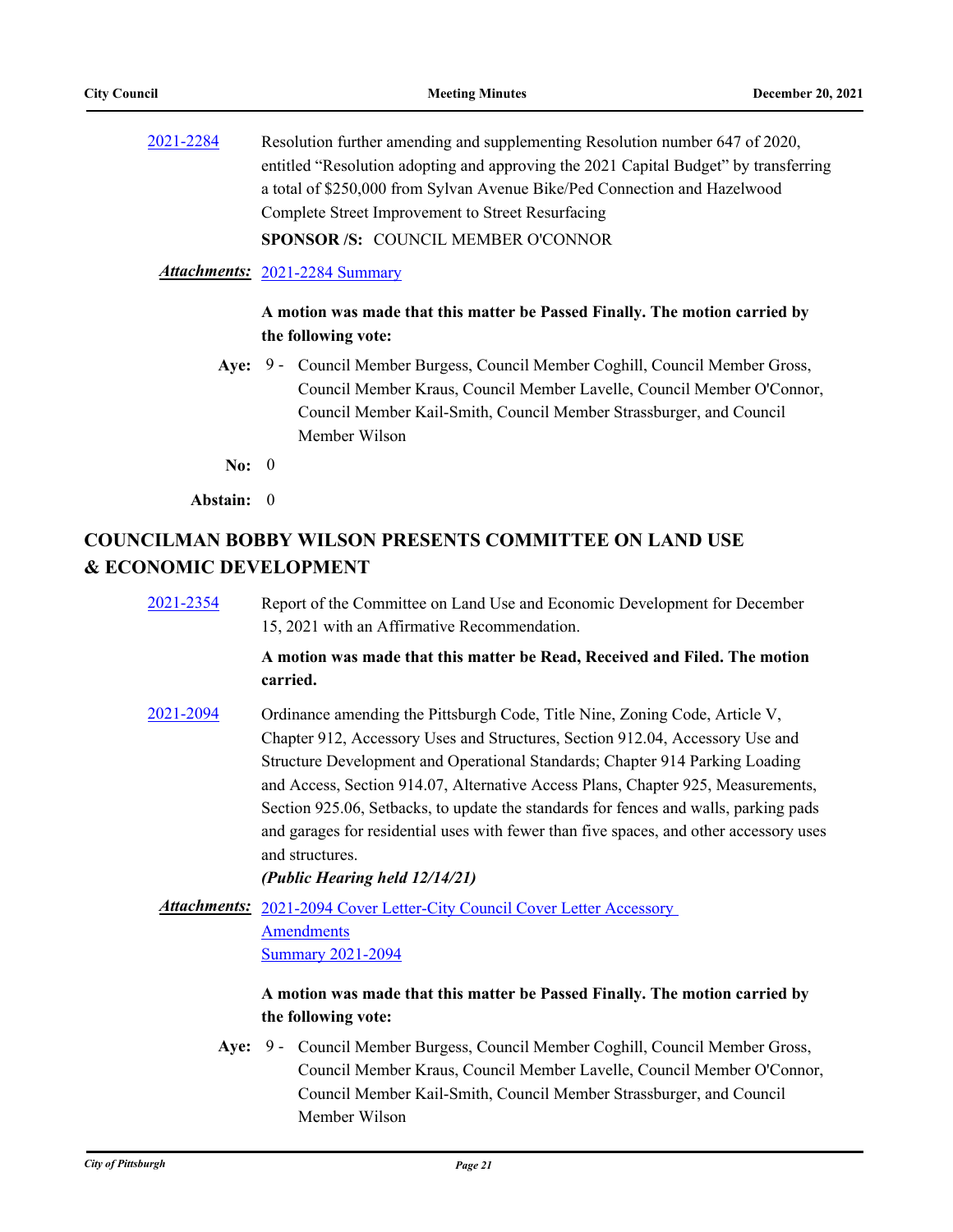#### **No:** 0

#### **Abstain:** 0

[2021-2095](http://pittsburgh.legistar.com/gateway.aspx?m=l&id=/matter.aspx?key=26978) Ordinance amending the Pittsburgh Code, Title Nine, Zoning Code, Article V, Use Regulations, Chapter 911, Primary Uses, Section 911.02, Use Table, and Section 911.04, Use Standards; Chapter 912, Accessory Uses and Structures, Section 912.04, Accessory Use and Structure Development and Operational Standards; Chapter 913, Use Exceptions and Conditions Not Listed in the Use Table, Section 913.04, Special Exceptions; and Article VI, Development Standards, Chapter 914 Parking Loading and Access, Section 914.02, Off-Street Parking Schedules to update the standards and definitions for Restaurant and Restaurant Fast-Food uses, and to update the standards for other drive-through uses within the City of Pittsburgh. *(Public Hearing held 12/14/21)*

## Attachments: 2021-2095 Cover Letter-City Council Cover Letter Restaurant and Drive Through Uses [Summary 2021-2095](http://pittsburgh.legistar.com/gateway.aspx?M=F&ID=6e6473eb-b6b1-4077-9b50-07fc4d56f63c.docx)

## **A motion was made that this matter be Passed Finally. The motion carried by the following vote:**

- Aye: 9 Council Member Burgess, Council Member Coghill, Council Member Gross, Council Member Kraus, Council Member Lavelle, Council Member O'Connor, Council Member Kail-Smith, Council Member Strassburger, and Council Member Wilson
- **No:** 0

#### **Abstain:** 0

[2021-2096](http://pittsburgh.legistar.com/gateway.aspx?m=l&id=/matter.aspx?key=26979) Ordinance amending the Pittsburgh Code, Title Nine - Zoning, Article IX - Development Review Procedures, Chapter 922 - Measurements by amending language in Section 922.02. *(Public Hearing held 12/14/21)*

## [2021-2096 Cover Letter-City Council Cover Letter ROZA](http://pittsburgh.legistar.com/gateway.aspx?M=F&ID=5c235925-a061-4c4c-ab4c-ec42944e9950.docx) *Attachments:*

#### **[Summary 2021-2096](http://pittsburgh.legistar.com/gateway.aspx?M=F&ID=1f949b37-d62f-4904-a111-ccad45169c94.docx)**

- Aye: 9 Council Member Burgess, Council Member Coghill, Council Member Gross, Council Member Kraus, Council Member Lavelle, Council Member O'Connor, Council Member Kail-Smith, Council Member Strassburger, and Council Member Wilson
- **No:** 0
- **Abstain:** 0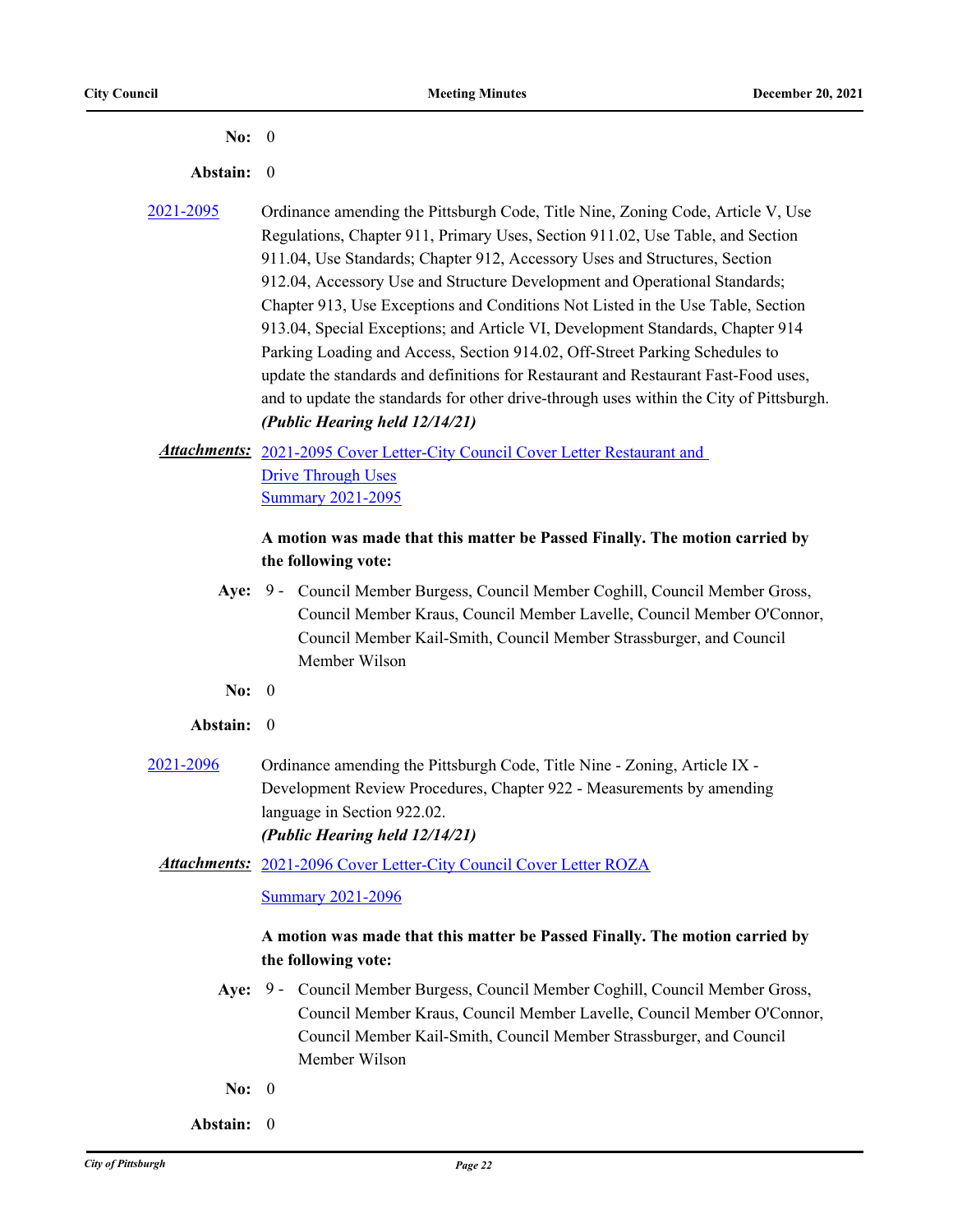# **COUNCILWOMAN ERIKA STRASSBURGER PRESENTS COMMITTEE ON INNOVATION, PERFORMANCE AND ASSET MANAGEMENT**

[2021-2355](http://pittsburgh.legistar.com/gateway.aspx?m=l&id=/matter.aspx?key=27259) Report of the Committee on Innovation, Performance and Asset Management for December 15, 2021 with an Affirmative Recommendation.

> **A motion was made that this matter be Read, Received and Filed. The motion carried.**

[2021-2285](http://pittsburgh.legistar.com/gateway.aspx?m=l&id=/matter.aspx?key=27187) Resolution amending Resolution 725 of 2019, by further authorizing the Mayor, the Director of Public Works and the Director of Innovation and Performance to enter into an amended agreement or agreements with Cartegraph Systems, Inc. to extend the agreement for three and one half  $(3\frac{1}{2})$  years to meet the needs of the City of Pittsburgh at an additional sum not to exceed Seven Hundred Thirty One Thousand Five Hundred Ninety Three Dollars and Seventy Five Cents (\$731,593.75).

Attachments: [2021-2285 Cover Letter Cartegraph letter - revised - signed](http://pittsburgh.legistar.com/gateway.aspx?M=F&ID=95584a8f-c637-48fe-a12b-0547e1baf5c0.pdf)

**[Summary 2021-2285](http://pittsburgh.legistar.com/gateway.aspx?M=F&ID=3b4efe26-f502-4416-a582-73269b220c1d.docx)** 

## **A motion was made that this matter be Passed Finally. The motion carried by the following vote:**

- Aye: 9 Council Member Burgess, Council Member Coghill, Council Member Gross, Council Member Kraus, Council Member Lavelle, Council Member O'Connor, Council Member Kail-Smith, Council Member Strassburger, and Council Member Wilson
- **No:** 0

**Abstain:** 0

# **COUNCILWOMAN DEBORAH L. GROSS PRESENTS COMMITTEE ON INTERGOVERNMENTAL AFFAIRS**

[2021-2356](http://pittsburgh.legistar.com/gateway.aspx?m=l&id=/matter.aspx?key=27260) Report of the Committee on Intergovernmental Affairs for December 15, 2021 with an Affirmative Recommendation.

> **A motion was made that this matter be Read, Received and Filed. The motion carried.**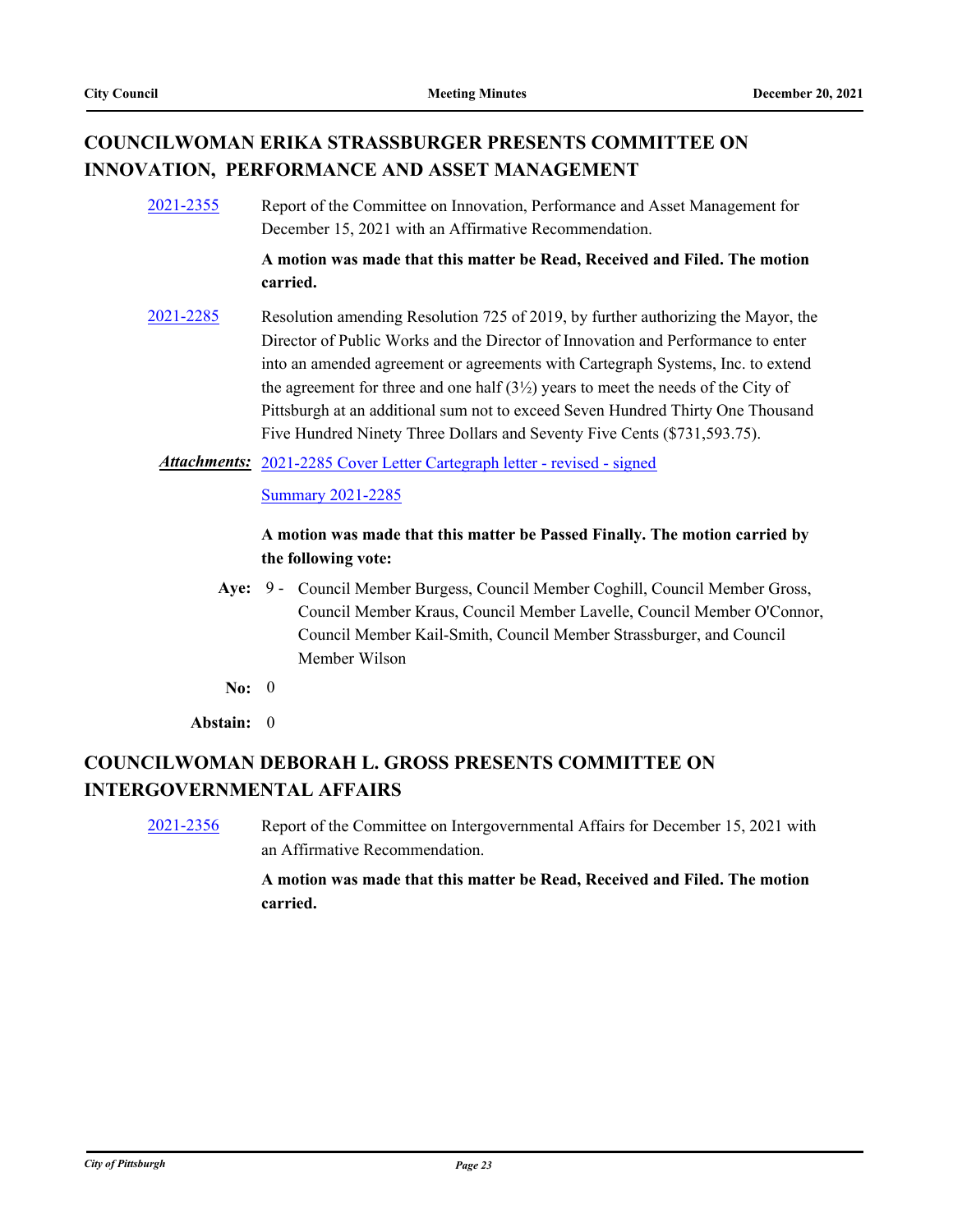| 2021-1852 | Resolution authorizing the Urban Redevelopment Authority of Pittsburgh to acquire all<br>the City's Right, Title and Interest, if any, in and to the Publicly-Owned Property in<br>the 20th Ward of the City of Pittsburgh designated in the Deed Registry Office of<br>Allegheny County as Block 42-M, Lot 22 (Council District No. 2 - Zephyr Avenue -<br>southwest side of Zephyr Avenue south of Sherwood Avenue).<br><b>Attachments:</b> 2021-1852 Cover Letter-2929 Zephyr Avenue Letter 09072021 |
|-----------|---------------------------------------------------------------------------------------------------------------------------------------------------------------------------------------------------------------------------------------------------------------------------------------------------------------------------------------------------------------------------------------------------------------------------------------------------------------------------------------------------------|
|           | <b>Summary 2021-1852</b>                                                                                                                                                                                                                                                                                                                                                                                                                                                                                |
|           | A motion was made that this matter be RECOMMITTED to the Committee<br>on Intergovernmental Affairs. The motion carried.                                                                                                                                                                                                                                                                                                                                                                                 |
| 2021-2267 | Resolution adopting Plan Revision to the City of Pittsburgh's Official Sewage<br>Facilities Plan for the proposed project located at 227-229, 231-231½ North Aiken<br>Ave.                                                                                                                                                                                                                                                                                                                              |
|           | Attachments: 2021-2267 Cover Letter Sewer Module Cover Letter - North<br><b>Aiken Duplexes</b><br><b>Summary 2021-2267</b>                                                                                                                                                                                                                                                                                                                                                                              |
|           | 2021-2267 12 2020-12-12 Approved lot line revision - 4030 N<br>Aiken Ave $(1)$ - signed<br>2021-2267 North Aiken Duplexes - City Resolution Submission                                                                                                                                                                                                                                                                                                                                                  |
|           | 2021-2267 Sewer Module Questionnaire for Council - North<br><b>Alken Duplexes</b>                                                                                                                                                                                                                                                                                                                                                                                                                       |
|           | A motion was made that this matter be Passed Finally. The motion carried by<br>the following vote:                                                                                                                                                                                                                                                                                                                                                                                                      |
|           | Aye: 9 - Council Member Burgess, Council Member Coghill, Council Member Gross,<br>Council Member Kraus, Council Member Lavelle, Council Member O'Connor,<br>Council Member Kail-Smith, Council Member Strassburger, and Council<br>Member Wilson                                                                                                                                                                                                                                                        |
| No: $0$   |                                                                                                                                                                                                                                                                                                                                                                                                                                                                                                         |
| Abstain:  | $\overline{0}$                                                                                                                                                                                                                                                                                                                                                                                                                                                                                          |
| 2021-2332 | Resolution providing for the execution of a Cooperation Agreement or Agreements<br>with the Urban Redevelopment Authority of Pittsburgh in an amount not to exceed<br>Fifteen Thousand Dollars (\$15,000) for step repair.                                                                                                                                                                                                                                                                              |
|           | SPONSOR /S: COUNCIL MEMBER LAVELLE                                                                                                                                                                                                                                                                                                                                                                                                                                                                      |
|           | Attachments: 2021-2332 Summary                                                                                                                                                                                                                                                                                                                                                                                                                                                                          |